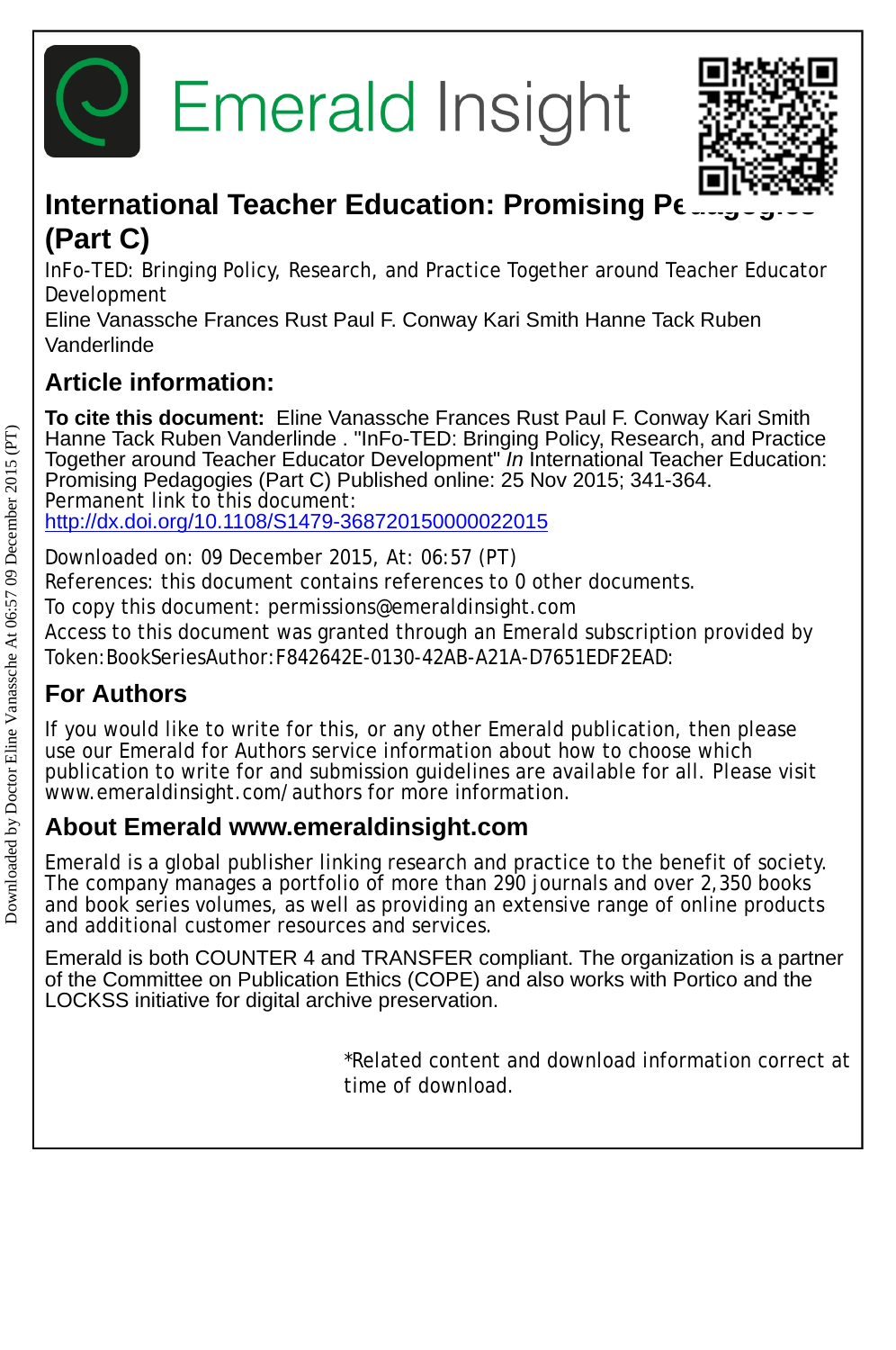# InFo-TED: BRINGING POLICY, RESEARCH, AND PRACTICE TOGETHER AROUND TEACHER EDUCATOR DEVELOPMENT

Eline Vanassche, Frances Rust, Paul F. Conway, Kari Smith, Hanne Tack and Ruben Vanderlinde

#### ABSTRACT

This chapter is contributed by InFo-TED, the International Forum for Teacher Educator Development. This newly established community brings together people from across the world to exchange research, policy, and practice related to teacher educators' professional learning and development. We define teacher educators broadly as those who are professionally involved and engaged in the initial and on-going education of teachers. Our contention is that while there is general agreement about the important role played by teacher educators, their professional education is under-studied and under-supported. Here, we elaborate the rationale for this initiative, delineate our conceptual framework, and provide examples of steps taken in Belgium, Ireland, and Norway to develop the professional identities and knowledge bases of those who educate and support teachers, and conclude with

International Teacher Education: Promising Pedagogies (Part C)

Advances in Research on Teaching, Volume  $22C$ ,  $341-364$ 

Copyright  $\odot$  2015 by Emerald Group Publishing Limited All rights of reproduction in any form reserved

ISSN: 1479-3687/doi:[10.1108/S1479-368720150000022015](http://dx.doi.org/10.1108/S1479-368720150000022015)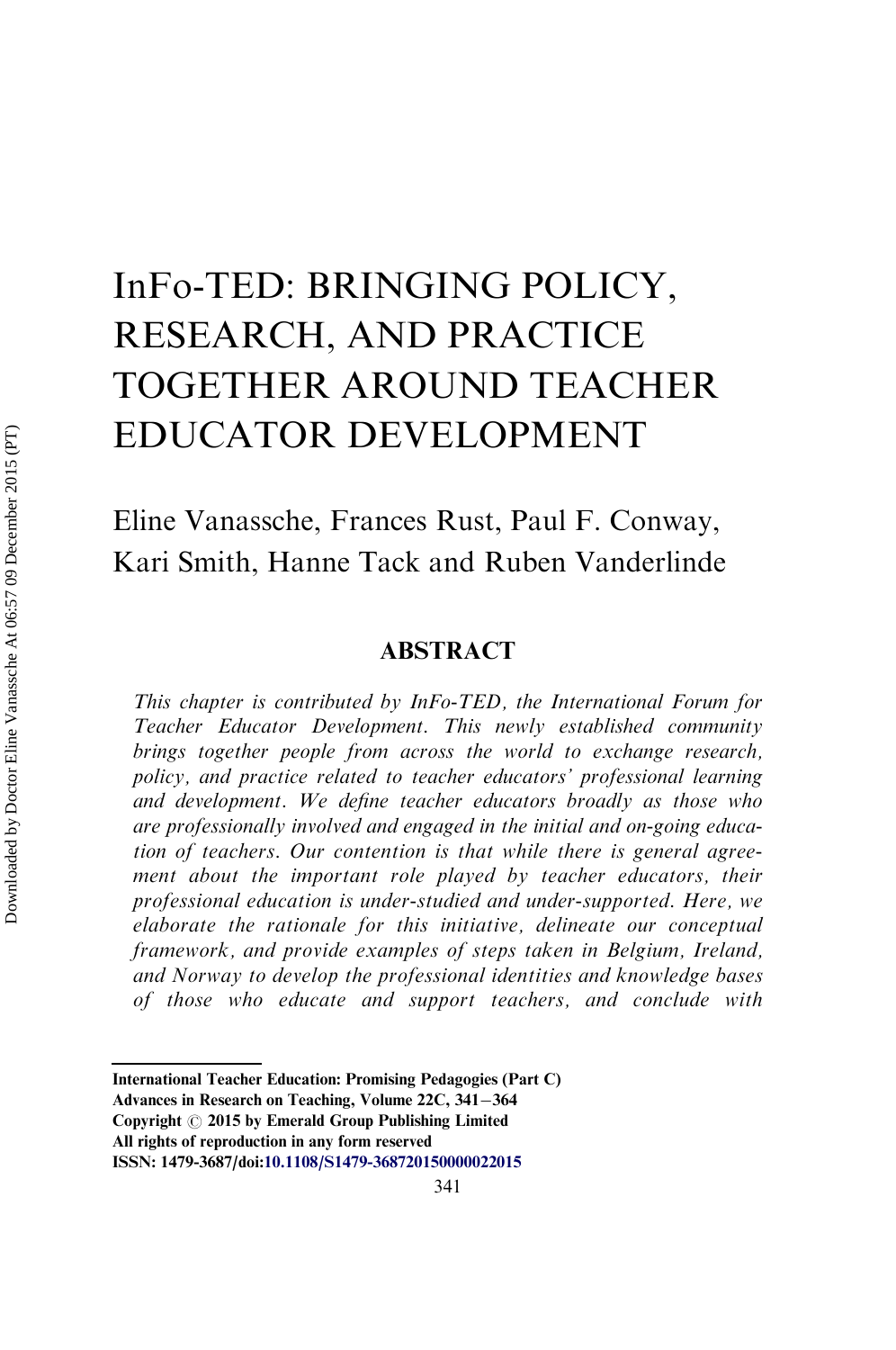implications for a implications for a scholarly study agenda having to do with research, policy, and practice relating to teacher educators' professional development.

Keywords: InFo-TED; teacher education research; teacher education policy; teacher education practices; teacher educators' identities; knowledge base of teacher education

### INTRODUCTION

Teacher educators are key players in international educational systems as they impact the quality of teaching and learning in our schools. However, those who teach the next generation of teachers  $-$  the teacher educators  $$ have, until recently, largely been ignored by researchers and policy makers who have focused instead on structures of teacher education and on relationships between teacher education programs and student achievement in schools. In this chapter, we focus squarely on the professional learning and development of teacher educators whom we define broadly as those who are professionally involved and engaged in the initial and ongoing education of teachers. Our contention is that while there is general agreement about the important role played by teacher educators, their professional education is under-studied and under-supported (i.e., [Loughran, 2014](#page-22-0); [Lunenberg, Dengerink, & Korthagen, 2014\)](#page-22-0).

This chapter is contributed by a group of experienced teacher educators from Ireland, Scotland, England, the Netherlands, Belgium, Norway, Israel, and United States, who have come together over the past two years to develop the International Forum for Teacher Educator Development or InFo-TED. Our purpose is to promote professional education for educators in the field of teacher education. Spurring our work has been the increased interest in teacher education around the world and especially in Europe where the European Union (see European Commission, 2012, 2013) has stressed the important role of well-prepared and highly qualified teacher educators to prepare the next generation of teachers at both the elementary and secondary levels and to support those already at work in schools and other related educational settings.

As we have met together in the various participating countries and studied the landscape of research around teacher educator development, we have come to understand the need for a specific focus on developing and supporting the professional expertise of teacher educators. We have seen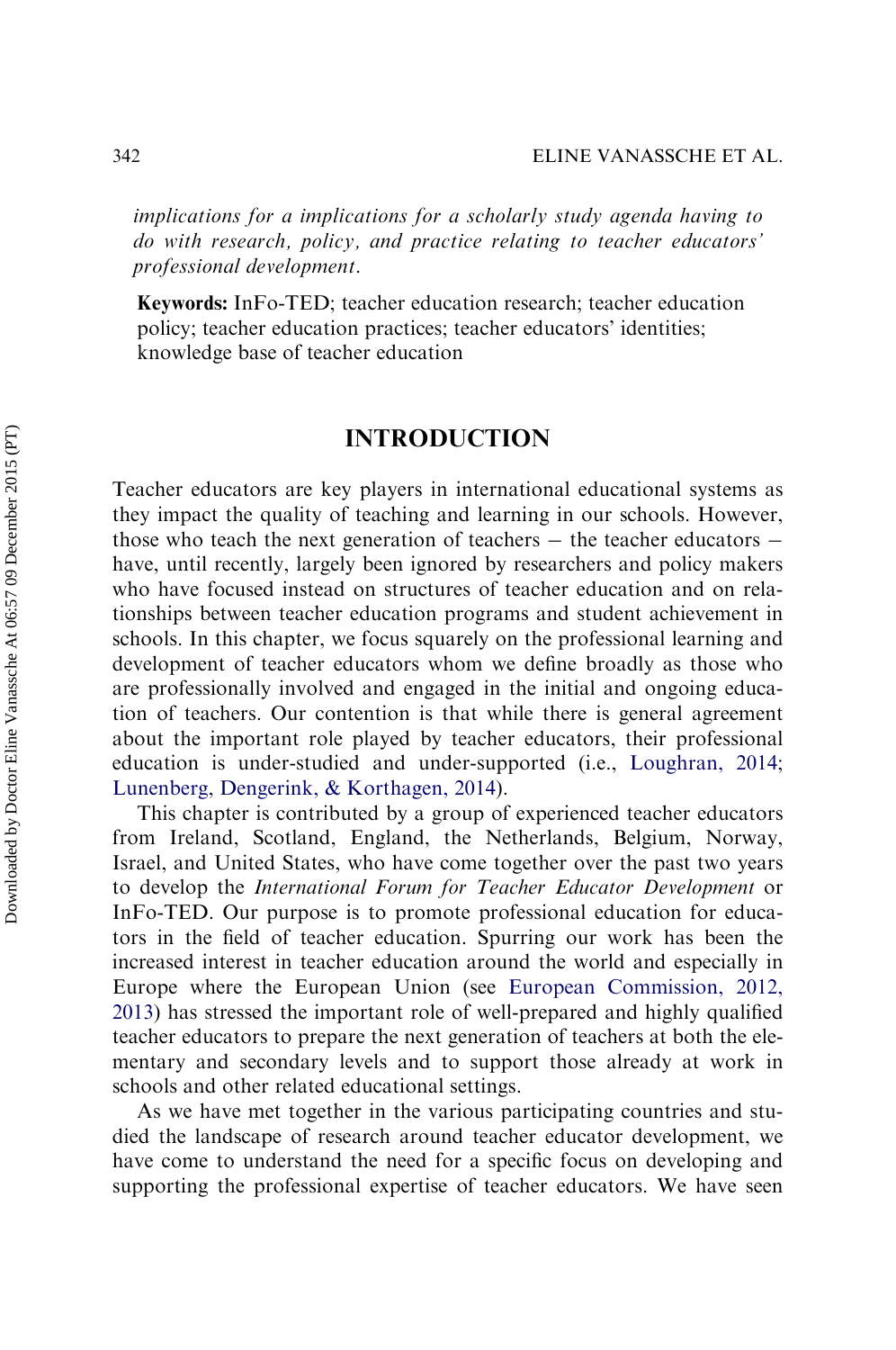that although the vast majority of practicing teacher educators have one or more post-graduate degrees in education or a cognate discipline, worldwide, those responsible for the education of future teachers have rarely been formally prepared for their vital role ([Zeichner & Conklin, 2005\)](#page-24-0). With the exception of Israel's MOFET Institute, $<sup>1</sup>$  $<sup>1</sup>$  $<sup>1</sup>$  there has not been any</sup> systematic effort to develop a formal induction or continuing professional development framework for teacher educators. Our study suggests that moving from teaching in a content area to teaching that fuses content knowledge with knowledge of how to teach that content requires a fundamental shift in understandings of expertise and of instructional practice (i.e., [Ball & Cohen, 1999;](#page-21-0) [Grossman, 2005](#page-22-0); Shulman, 1986, 1987) as well as in teacher educators' sense of professional identity (i.e., [Berry, 2007](#page-21-0); [Zeichner, 2005\)](#page-24-0). To support the development of a new conception of professional expertise among teacher educators, a common set of commitments has emerged among members of InFo-TED. These include:

- Developing a shared vision and common understanding of what is meant by quality in educating teachers;
- Access for teacher educators to high-quality opportunities for continuing professional development conceived to meet the specific needs of teacher educators;
- Effective collaboration between teacher educators working in different settings (university subject area departments, university teacher education departments, schools, local authorities, etc.).

In the next parts of our chapter, we further elaborate the rationale for this initiative, delineate our conceptual framework, and describe the initiatives that have been taken up by InFo-TED to date.

## HISTORY AND RATIONALE OF InFo-TED

The foundations of InFo-TED were laid through a "coming together" of a group of experienced teacher educators at the 2012 Annual meeting of the American Educational Research Association in San Francisco. The group informally connected around a shared interest in some of the questions we perceived as needing to be answered: "What is the nature of the professional knowledge involved in the work of educating teachers to teach?," and "How do teacher educators build and develop that knowledge?" These questions were not necessarily new. In fact, similar questions have been raised by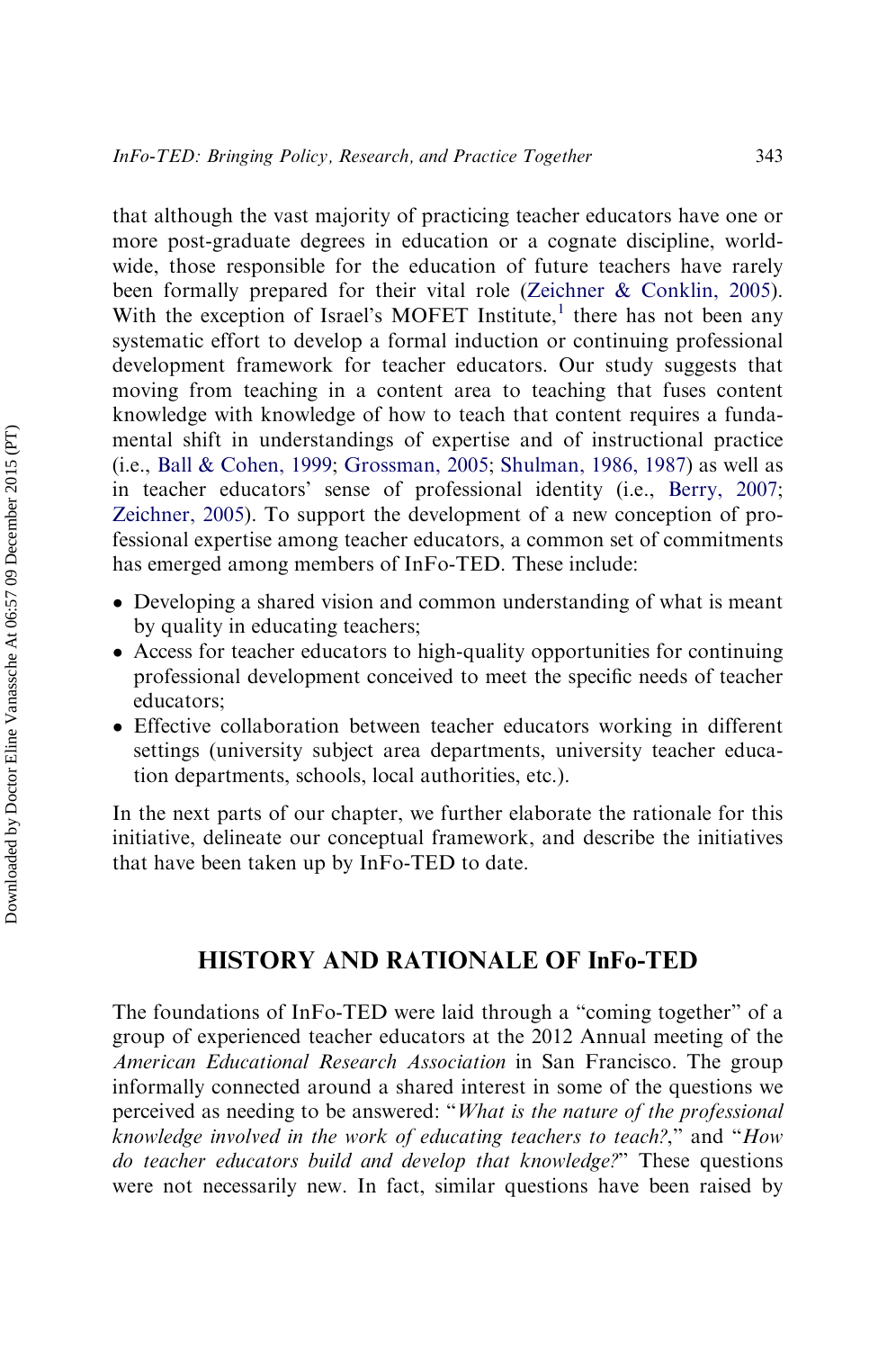[Ducharme \(1986\)](#page-22-0) and by [Lanier and Little \(1986\)](#page-22-0) as early as the 1980s and have, since then, consistently been reiterated (see, for example, the 2011 Special Issue in the Journal of Education for Teaching). What was new, however, is the fact that these questions were being seriously considered and collectively acted upon by those involved in the field of teacher education across the globe. In a sense, then, InFo-TED can be read as a public and organized response to earlier and persistent calls for research focusing specifically on the professional lives, work, and development of teacher educators.

The very fact that these questions were raised as in need of specific attention by policy makers, practitioners, and researchers, highlights our fundamental starting premise: the work of educating teachers requires knowledge, skills, and beliefs that are qualitatively different from those developed as an experienced classroom teacher. "Although the work of teaching has much in common with the work of teacher education, the two positions are significantly different in important ways" [\(Dinkelman,](#page-21-0) [Margolis, & Sikkenga, 2006](#page-21-0), p. 6). This starting premise contrasts starkly with the implicit assumption that a teacher educator is someone who simply teaches (his/her subject) to students in higher education instead of to students in elementary or secondary education. Underlying this premise is the idea that "educating teachers is something that does not require any additional preparation and that if one is a good teacher of elementary or secondary students, this expertise will automatically carry over to one's work with novice teachers" ([Zeichner, 2005,](#page-24-0) p. 118). In keeping with assumptions like these, little research attention has been paid to the specific nature of teacher educators' professionalism in terms of what they define as their role as a teacher educator and how they construct the knowledge and skills for this role. Similarly, in line with such assumptions, there has been little need to pay any specific attention to teacher educators' induction or to their on-going professional learning and development needs.

There is strong evidence from the research literature that such observations have had international acceptance. [Zeichner \(2005\)](#page-24-0), for example, wrote about what he called the "seat of the pants approach" to the preparation of new teacher educators in the U.S. context; [Berry \(2007\)](#page-21-0) published a self-study of her struggles to coming to know what and how to teach her students about teaching as she moved from classroom teaching into teacher education in Australia; and [Murray and Male \(2005\)](#page-23-0) conducted research on the challenges faced by successful classroom teachers in establishing their professional and scholarly identities as teachers of teachers in higher education in England. Similar research has been conducted in Israel by [Ben-Peretz, Kleeman, Reichenberg, and Shimoni \(2011\);](#page-21-0) by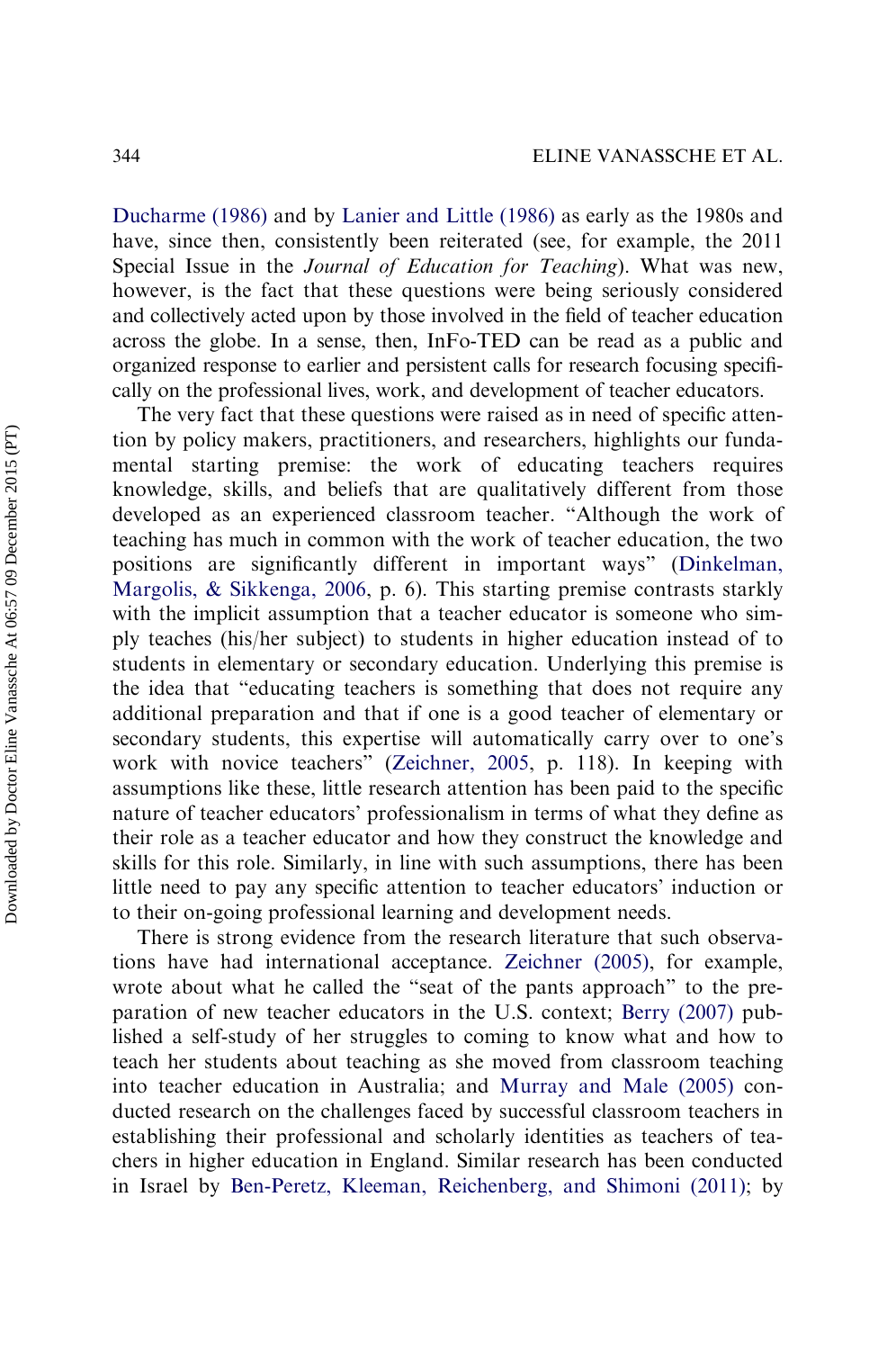[Davey \(2013\)](#page-21-0) in New Zealand; by [Lunenberg et al. \(2014\)](#page-22-0) in the Netherlands; by [Smith \(2011\)](#page-23-0) in Norway; and by [Vanassche and](#page-24-0) [Kelchtermans \(2014\)](#page-24-0) and [Tack and Vanderlinde \(2014\)](#page-23-0) in Belgium. This lack of attention to the induction and professional development needs of teacher educators as well as the absence of a public and codified knowledge base in teacher education is also, in part, what led to the emergence of the Self-Study of Teacher Education Practices (or S-STEP) movement (see [Loughran, Hamilton, LaBoskey, & Russell, 2004](#page-22-0)).

In distinguishing between the work of teaching and the work of teacher education, [Murray and Male \(2005\)](#page-23-0) conceptualize teacher educators as second-order practitioners, that is, teacher educators induct their students into the practices and discourses of both the first-order context of schooling and the second-order context of teacher education. As second-order practitioners, teacher educators draw on second-order knowledge to teach in the second-order context of higher education (see also Murray, 2005, 2008). Understood in this way, teaching about teaching requires the ability to hold two perspectives simultaneously: the perspective of the classroom teacher and the perspective of the teacher educator. For teacher educators, content knowledge (knowledge about teaching) and pedagogical knowledge (teaching about teaching) are inseparable (see [Loughran, 2007;](#page-22-0) [Russell,](#page-23-0) [1997\)](#page-23-0). Teacher educators design instructional environments conducive to students' learning, they support learning processes, and select curriculum materials, pedagogies, and assessment strategies, but this teaching is always intended to support student teachers' learning about teaching (see also [Kelchtermans, 2013](#page-22-0)). Put differently, teacher educators' distinctive expertise or disciplinary knowledge is teaching. "It is teaching teachers about teaching, rather than a specific subject discipline (i.e., physics, mathematics, English) that commands teacher educators' loyalty" ([Vanassche, 2014](#page-23-0), p. 3). Therefore, second-order practice demands extended pedagogical expertise, the capability to teach the subject of teaching in the higher education setting, and a specific understanding of oneself as a teacher of teachers.

Building an understanding of oneself as a teacher educator (i.e., [Davey,](#page-21-0) [2013;](#page-21-0) [Murray & Male, 2005;](#page-23-0) [Swennen, Jones, & Volman, 2010](#page-23-0)) and constructing a personal pedagogy of teacher education (i.e., [Berry, 2007](#page-21-0); [Loughran, 2007](#page-22-0); [Vanassche & Kelchtermans, 2014\)](#page-24-0) is then best understood as a process of becoming. InFo-TED is rooted in this process and desires to build and strengthen in a sustainable way the work and professional development of teacher educators globally. It aims to serve as a forum and community of practice for building a research-based understanding of what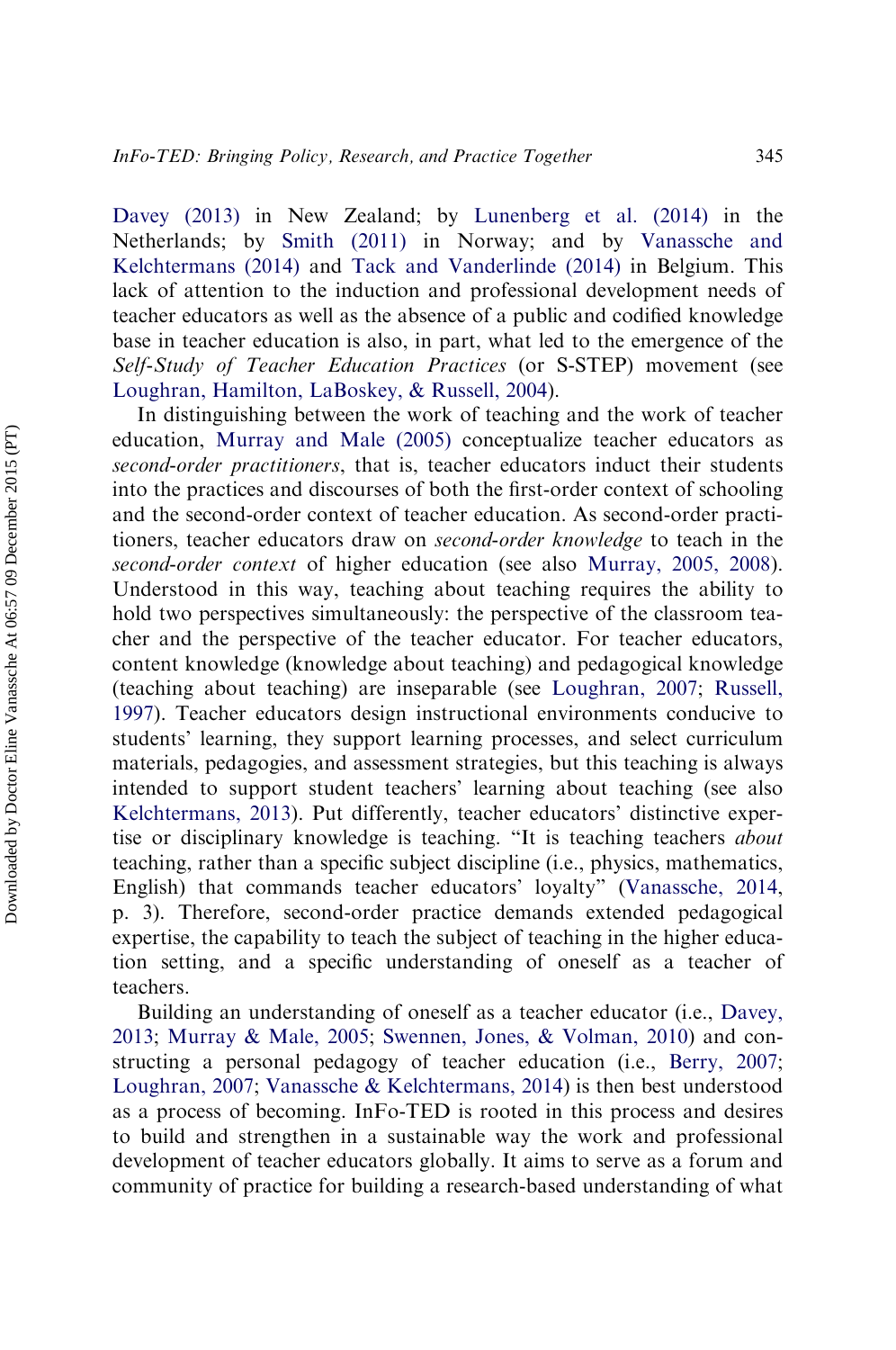teacher educators know and how that knowledge may be conceptualized and made public as well as actively supported and developed.

#### DEVELOPING A CONCEPTUAL MODEL

In the preceding section, we presented a short history and rationale for establishing Info-TED. Among the first activities we carried out in the InFo-TED community was developing a conceptual model that describes how we see teacher educators' professional development. We developed this conceptual model with a twofold purpose: On the one hand, to provide a map to explain the object of our interest which is teacher educators' professional development; and, on the other hand, to provide a common language to frame the issue of teacher educator professional development a necessity given the diversity in teacher educators' work globally and our need to communicate with and understand one another. At the same time, we are very much aware that in this mapping and choosing of a language, we take a stance and that stance implies normative, political, and professional choices. Yet, the purpose of our conceptual developmental work is primarily descriptive and communicative. Hence, our model should NOT be read or understood as a normative blueprint ([Kelchtermans, 2013](#page-22-0)). On the contrary, with our conceptual model, we react against mainstream "blueprint" approaches and plea for a "practice-based" approach (see [Kelchtermans, Smith, & Vanderlinde, 2015;](#page-22-0) for a more full elaboration of this point as well as of the model itself).

[Fig. 1](#page-7-0) presents this conceptual model. It is our attempt to visualize what we understand about teacher educators' professional development.

The core elements and assumptions of our conceptual model are presented in the gray circles in [Fig. 1.](#page-7-0) In our opinion, the starting point (outer circle in our model) for the professional development of teacher educators has to be their practice. This is what we mean by a practice-based approach [\(Kelchtermans, 2013\)](#page-22-0). Our assumption is that acting teacher educators have good reasons for doing their job in the way they are doing it. This practice-based approach  $-$  as contrary to the blueprint approach  $-$  starts from a positive appreciation of the practice in which teacher educators "enact" their expertise. As InFo-TED, we do not want to compare individual teacher educators with a norm, fixed standards, or a list of competencies. The practice-based approach that we support starts with the idea that a teacher educator's actual practices reveal "who" a teacher educator is,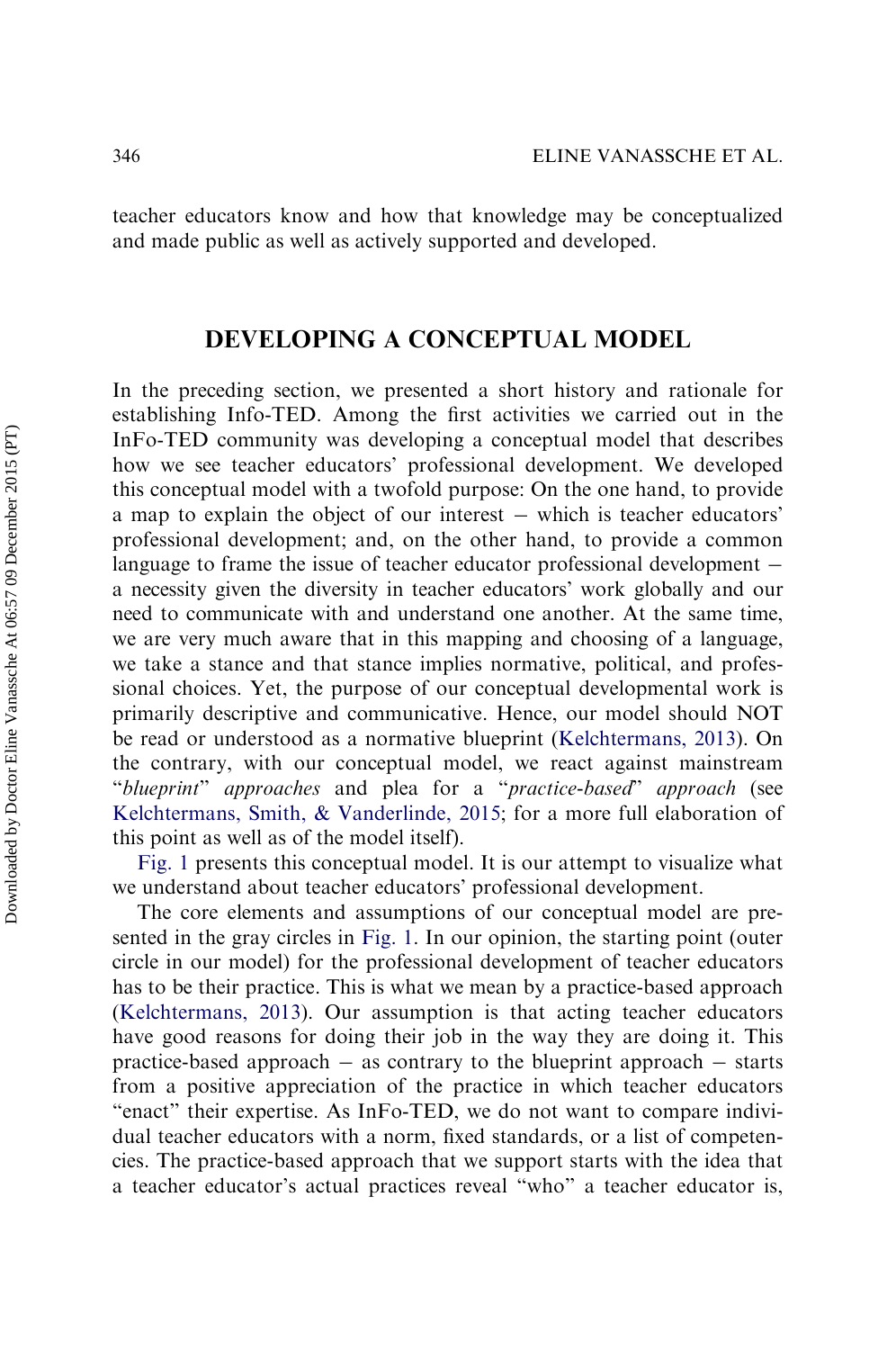<span id="page-7-0"></span>

Fig. 1. The InFo-TED Conceptual Model of Teacher Educator Professional Development (see also [Kelchtermans et al., 2015\)](#page-22-0).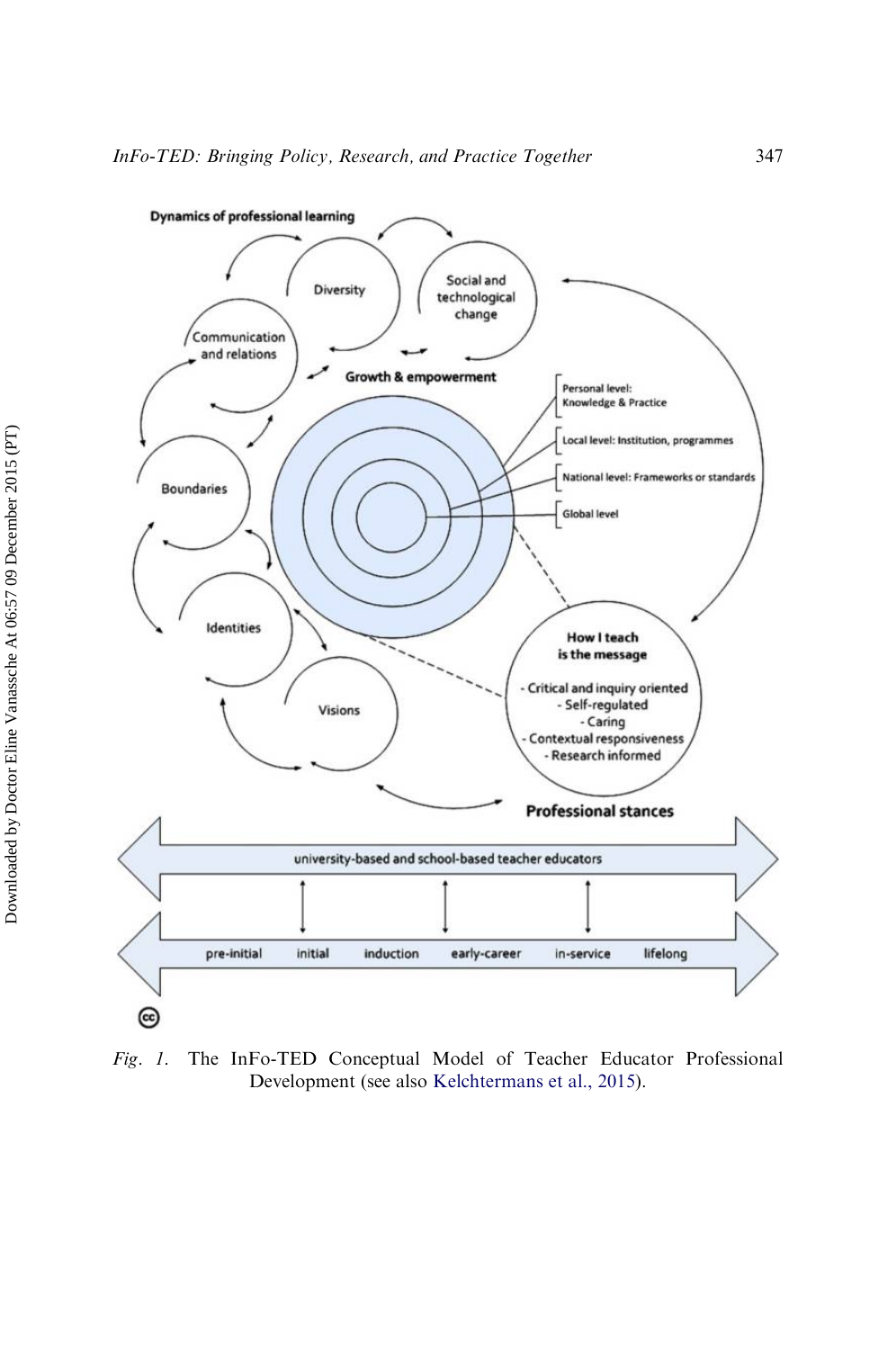and what s/he really stands for. Such a position implies that the professional actions and decisions teacher educators undertake are professional messages, for, as [Russell \(1997\)](#page-23-0) writes: "How I teach is the message." In our understanding of research and our own experience in the field, we understand that such messages are reflections of a teacher educator's professional stance and likely to include being critical and inquiry-oriented, self-regulated, contextually responsive, and research-informed.

In the InFo-TED conceptual model, teacher educators' practices are situated in the concrete context of the local teacher education institute and/ or in the national or regional policy context. The local level refers to, for instance, the culture of the teacher education institute, the existing teacher education programs, or teacher education curricula. This level can also refer to relations with placement schools or other partnerships. The national level refers to national policy measurements, existing frameworks, or standards for teacher educators. Finally, teacher educators' practices are situated in a global level stressing their relation with supranational and societal change.

As a next step in developing our model, we situated these messages in what we called "dynamics of professional learning." These are presented in the left-hand side of our model where we present a non-exhaustive list of possible content domains that we believe ought to be included in opportunities for teacher educators' professional development. These domains are related to, for instance, social and technological change, diversity in society, communication and relations between teacher educators and different stakeholders, the multiple identities teacher educators have (i.e., teacher of teachers, researcher, gatekeeper, broker; see [Lunenberg et al., 2014\)](#page-22-0), and the broad visions teacher educators have about the nature and future of "good" education. Given our practice-based approach to teacher educators' professional development, we present these content domains as nonexhaustive, or, to put it differently, providing set parameters for these domains would imply a choice for a blueprint approach.

Under the circles in [Fig. 1](#page-7-0), our conceptual model further contains two arrows. The first arrow reminds us that thinking about teacher educators' professional development means thinking broadly about teacher educators as both university-based and school-based. This arrow prompts an inclusive definition of teacher educators (i.e., [European Commission, 2013](#page-22-0)) encompassing a wide spectrum of positions in the educational system and field and implies that we are aware that teacher educators enter the profession with different backgrounds. Some, for example, enter having worked as teachers, some as researchers with or without a Ph.D., and others may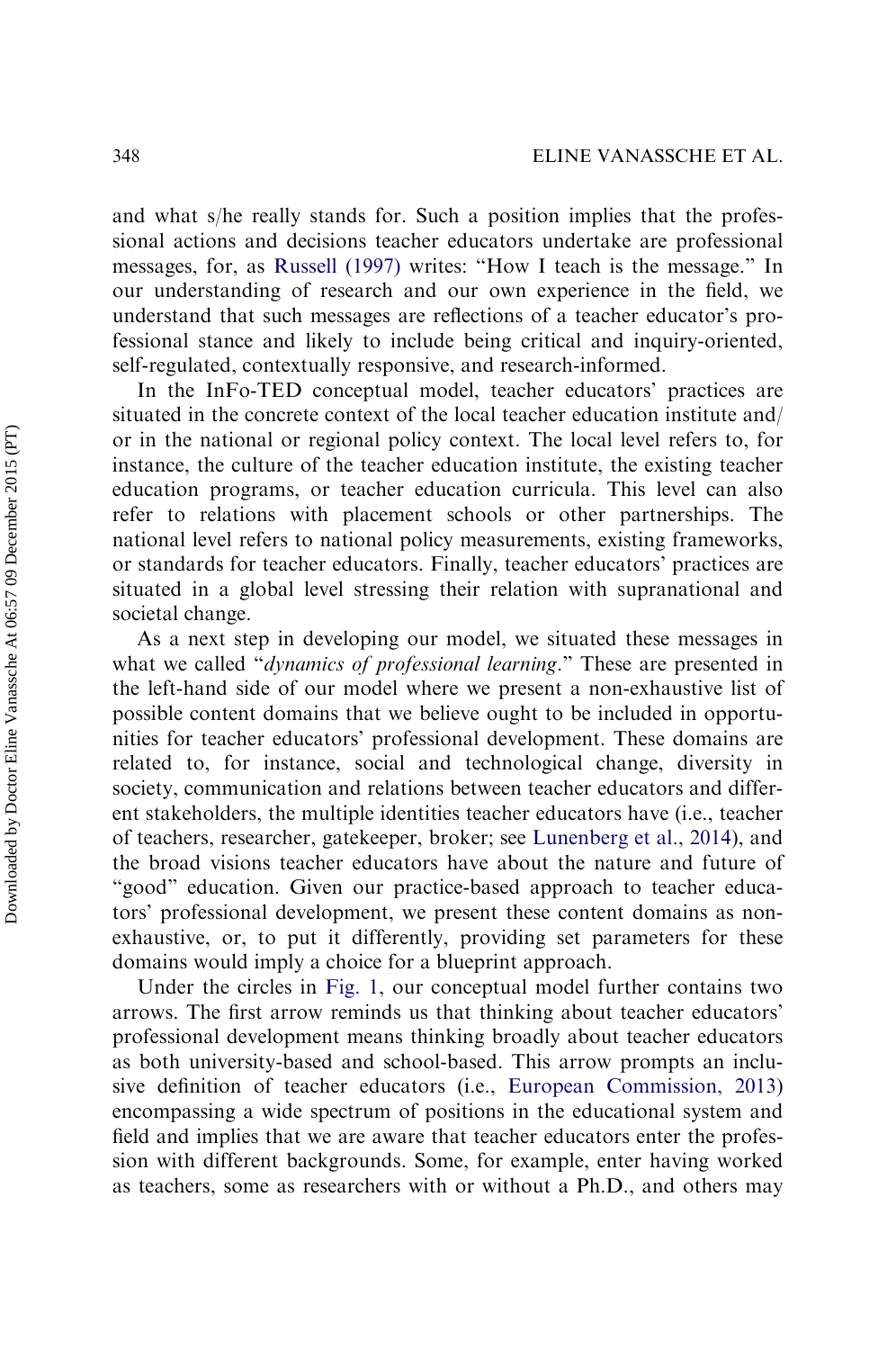come from a variety of education-related roles. At the same time, this double-ended arrow implies that we stress the importance of thinking of teacher educators' practice and professional development as situated in a temporal context that recognizes that teacher educators enter the profession at different moments in their careers – with different experiences and different learning needs.

To conclude, the conceptual model of InFo-TED that we have developed illustrates that our starting point for teacher educators' professional development should lie in teacher educators' lived practice. With our conceptual model we take a stance against a blueprint approach that would attempt to identify as well as assess professionalism via an exhaustive list of standards or competencies (knowledge, attitudes, and skills) that teacher educators need to have in order to rightfully consider themselves to be "professional." Contrary to this approach, the InFo-TED conceptual model starts from a full appreciation of the work teacher educators are doing and of the way they are doing it: their enacted practice.

In the next section, we present three cases that describe how teacher educators' professional development is organized in three different countries: Flanders (Belgium), Ireland, and Norway. By presenting these country cases, it becomes clear that who teacher educators are differs from country to country, inevitably implying that professional development activities, initiatives, and structures are likely to differ from country to country. As such, the presentation of the three country cases illustrates the need to develop a conceptual model of teacher educators' professional development a tool to map the professional development of teacher educators and a common language to frame this issue.

## MAPPING THE TERRAIN: TEACHER EDUCATOR DEVELOPMENT IN DIFFERENT NATIONAL CONTEXTS

The Professional Development of Flemish Teacher Educators: A Lonely Enterprise?

Flemish teacher education in 2015 is framed by the 2006 Decree on Teacher Education that was the culmination of yearly debates that began in 1989 about the reform of teacher education. These debates began when Belgium became a federalized state and the Flemish government received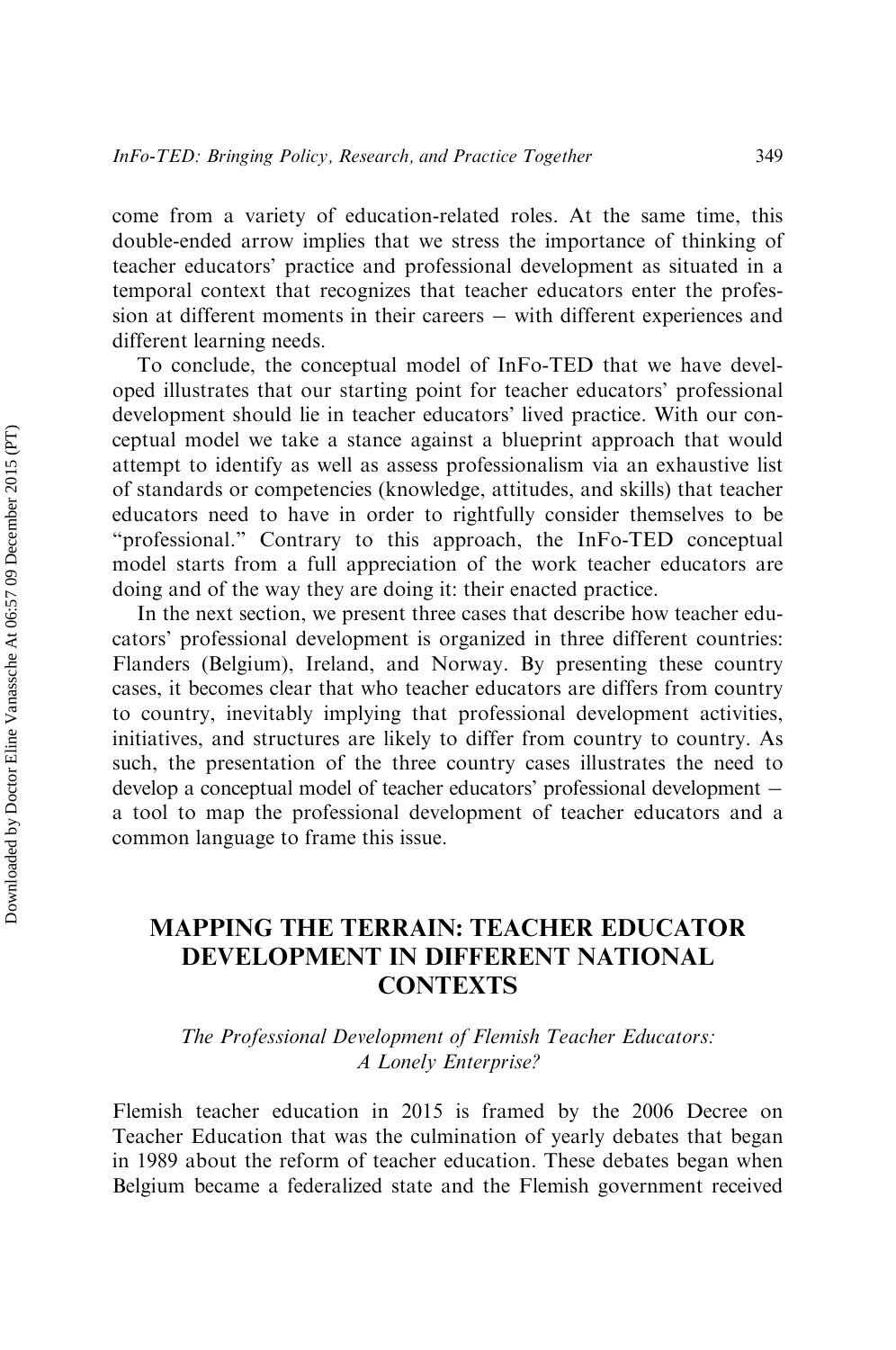full authority for educational policy in Flanders. The 2006 Decree (re-)organized initial teacher education into two types of programs, both of which result in the same teaching certificate, but are provided by different institutes each aiming at particular student teacher populations. First, the Decree describes "integrated programs" provided by Colleges of Higher Education, which combine extended internships in schools with general educational theory and subject matter knowledge. These programs result in the degree of bachelor in education (i.e., kindergarten, primary education, or lower secondary education). Second, so-called "specific programs" that can be taken either during an initial subject-oriented study at university as part of one's master's program or as a separate program at Centers for Adult Education. These programs are for candidates with relevant work experience who want to become teachers mainly in the practical training areas of vocational and technical secondary education. These different institutional contexts inevitably shape the staff positions of teacher educators working in these institutes – including their opportunities for professional development. For example, in contrast to research-intensive settings, Colleges of Higher Education and Centers of Adult Education, have traditionally taken a much more utilitarian approach to knowledge and have not developed strong research agendas nor required staff to engage in research. Teacher educators working in these non-university settings generally have not had opportunities to develop the necessary conceptual and methodological expertise to actively conduct research themselves, including research on their own practice as a means of their own professional development. In this respect, Flemish teacher educators' professional development has been a lonely enterprise.

Furthermore, teacher education in Flanders has not typically been an intentional career choice. Broadly speaking, three pathways typify the entry of Flemish teacher educators into the profession: (1) successful classroom teachers become teacher educators and focus for the most part on the practical training components; (2) subject specialists with an initial degree in a subject discipline (i.e., science, mathematics) enter teacher education often without having taught in elementary or secondary schools for extended periods of time themselves; and (3) so-called "general educationalists" with master's degrees in educational sciences enter but generally have limited practical teaching experience[.2](#page-21-0) Clearly, the work of educating teachers was generally not thought of as requiring any specific expertise or preparation and, in the absence of any organized induction or continuing professional development measures, these entry pathways have had an enormous impact on teacher educators' understanding of their new role as well as the knowledge they bring to the profession.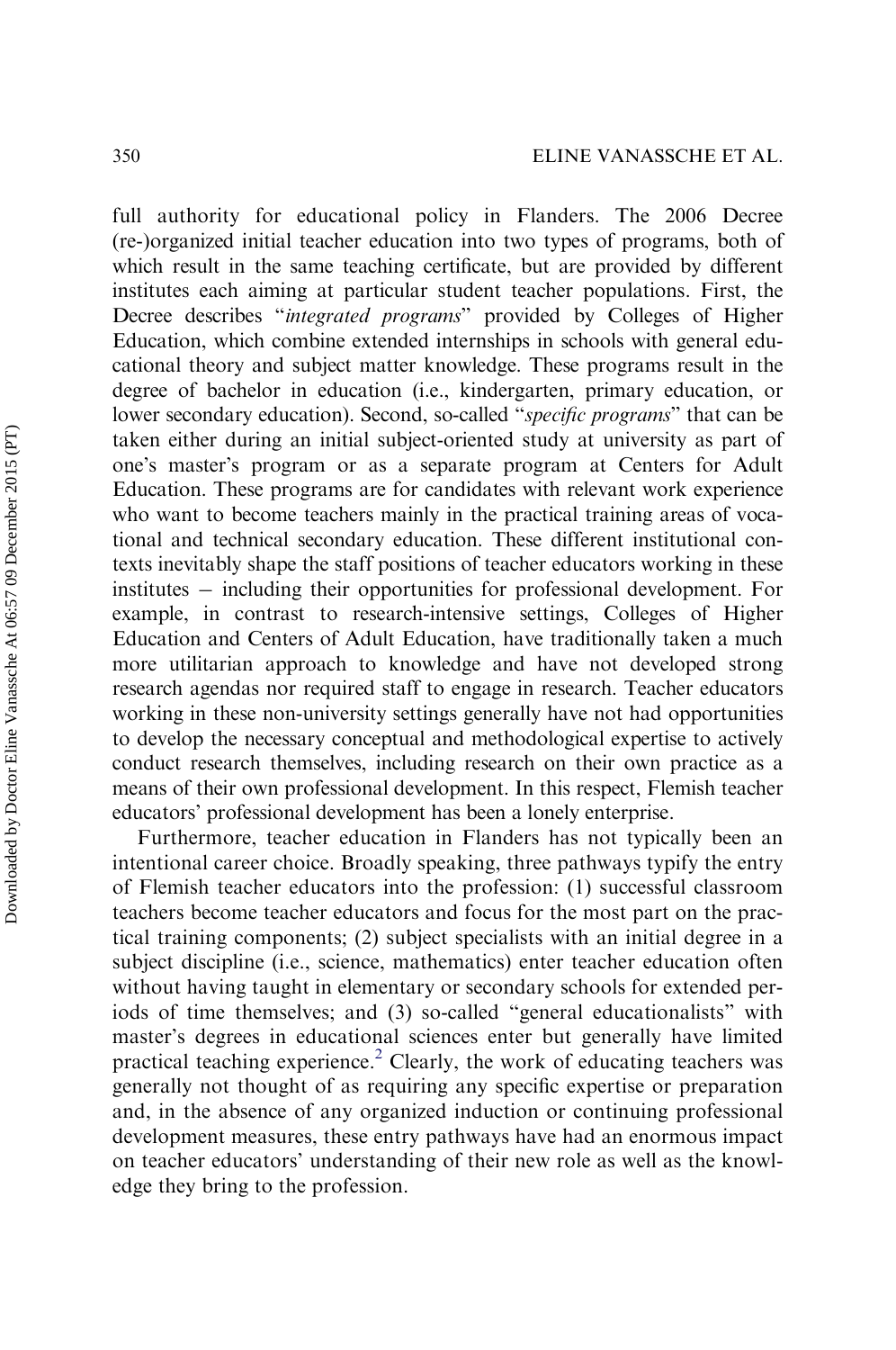Frustrated with this situation and inspired by various forms of practitioner research, several Flemish regional teacher education consortiums started organizing small scale, *ad hoc* initiatives  $-$  but nevertheless systematic professional development trajectories for Flemish teacher educators – often in close collaboration with universities. In 2008, for example, the University of Leuven collaborated with the School of Education<sup>[3](#page-21-0)</sup> on a two-year professional development project in which six experienced teacher educators from different institutes (one universitybased program, one Centre for Adult Education, and three Colleges of Higher Education) conducted research on their own practices using the S-STEP approach [\(Vanassche & Kelchtermans, 2015a](#page-24-0)). This was the first enactment of the S-STEP approach in Flanders and its pedagogical rationale and outcomes have been subjected to rigorous research (see [Vanassche &](#page-24-0) [Kelchtermans, 2015b](#page-24-0)).

Building on these understandings, a second and more recent example involves the organization and implementation of a seven-month "Masterclass" for teacher educators on practitioner research. This project is funded by the Expertise network  $AUGent<sub>1</sub><sup>4</sup>$  $AUGent<sub>1</sub><sup>4</sup>$  $AUGent<sub>1</sub><sup>4</sup>$  and involves a collaboration between a College of Higher Education, a Centre of Adult Education, and a University with a shared interest in improving teacher educators' professional development. A central goal of the Masterclass is understanding and meaningfully conceptualizing teacher educators' professional development as the development of a research-oriented disposition [\(Tack &](#page-23-0) [Vanderlinde, 2014\)](#page-23-0). At the start of the project  $(2013-2014)$ , 16 teacher educators from two different teacher education programs participated in this professional development experience using practitioner research. Currently  $(2014-2015)$ , 30 teacher educators at work in eight different teacher education programs are taking part in this Masterclass.

Underpinning both projects is the idea that the active engagement of teacher educators in studying their own practice is a valuable approach not only to improve their own practice but also to inform the development of a public knowledge base of teacher education in Flanders and elsewhere [\(Cochran-Smith & Lytle, 2009](#page-21-0); [Hadar & Brody, 2012;](#page-22-0) [Rust, 2009](#page-23-0); [Tack &](#page-23-0) [Vanderlinde, 2014;](#page-23-0) [Vanassche & Kelchtermans, 2015a](#page-24-0)). Embedded in this idea is recognition of teacher educators' professional autonomy and responsibility in (organizing) their own professional development.

Clearly, the establishment and sustainability of such small-scale and local projects depends on the goodwill of the different stakeholders involved as well as the prolonged structural support that is implicit in the funding of these projects. The S-STEP research group in the first project,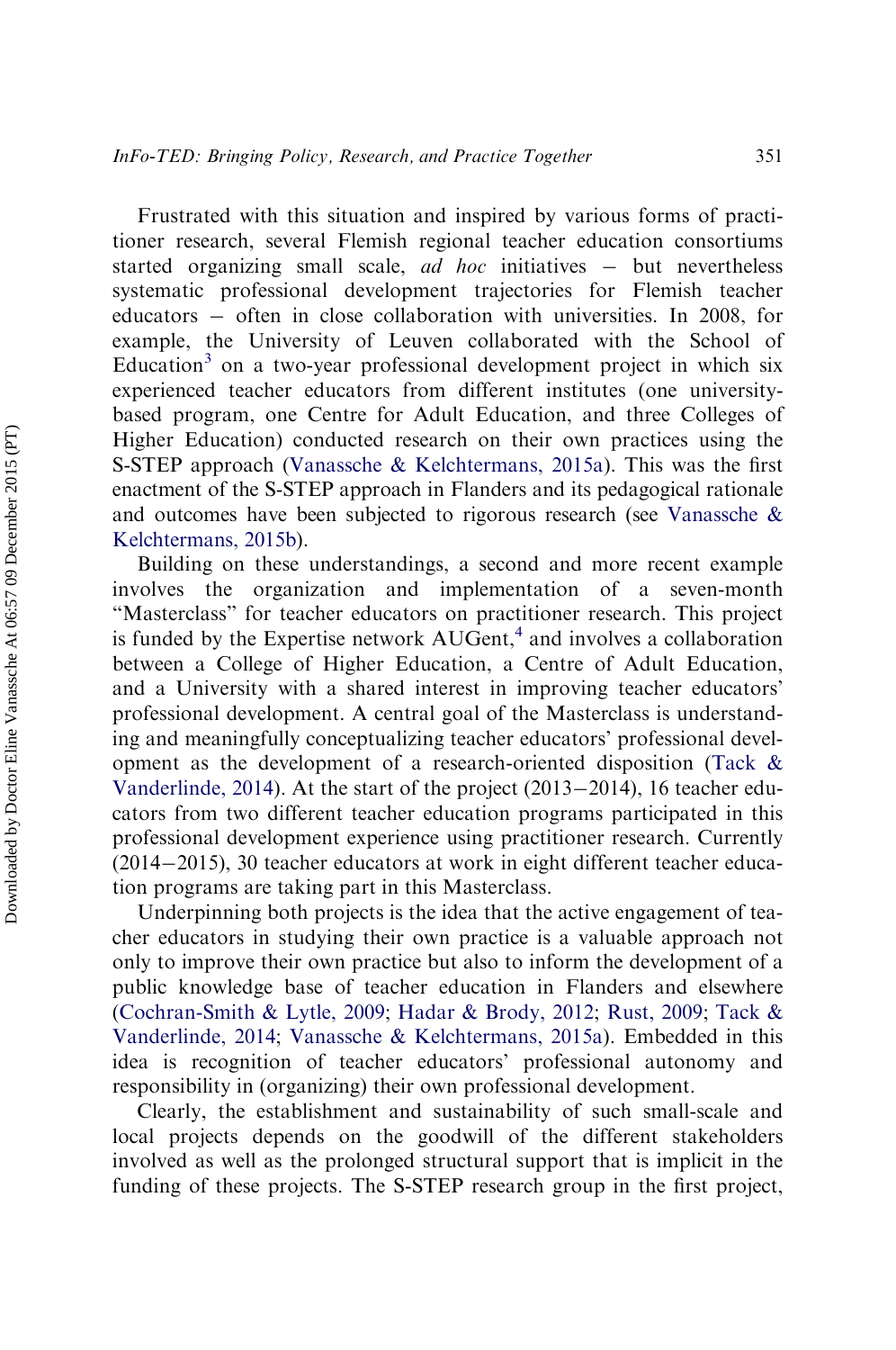for example, did not continue its activities after 2010 when the funding which was used to "buy out" research time (i.e., 10% or four hours a week) from the teacher educators' daily job to participate in this project ended. However, a major benefit of the small-scale and local character of these projects and others is the opportunity to acknowledge and give central place to the contextualized nature of teacher educators' work and development. Both projects clearly illustrate how teacher educators' individual experiences, questions, commitments, or professional development always need to be interpreted and understood against the background of the working conditions in the teacher education institute. They highlight the fact that the context in which teacher educators work and develop matters.

The different institutes, in which Flemish teachers are educated as well as teacher educators' professional identities, different student teacher populations, teacher education curricula, and program structures  $-$  all clearly influence teacher educators' understanding of their work and professional development and these factors are increasingly receiving attention in Flemish policy circles. Recently, for example, as part of a large-scale evaluation study funded by the Flemish government to evaluate the implementation of the 2006 Decree on Teacher Education [\(EVALO, 2012\)](#page-22-0), six policy groups were initiated to discuss possible improvements of our Flemish teacher education. One of these policy groups had an explicit focus on teacher educators. This group discussed whether organizing formal initiatives on teacher educators' induction and on-going professional development might be desirable and questioned how such initiatives might be implemented.

The Flemish case suggests that if teacher education is to improve, it is essential to acknowledge and commit to the understanding that educating teachers cannot be ad hoc, that it requires specific expertise and nurturing of that expertise, and that the context of teacher educators' work must be central to their professional education and support (there cannot be a "blueprint" approach to teacher educator professional development).

#### The Professional Pathways of Teacher Educators in Ireland: New Opportunities to Prepare for Work in Teacher Education?

Teacher education in Ireland has been significantly reconfigured over the last decade due to a number of factors. First among these was the establishment of the Teaching Council (professional regulatory body) in 2006. Second, in response to a marked drop in reading literacy scores among 15-year-olds as measured in PISA 2009 [\(Department of Education & Skills](#page-21-0)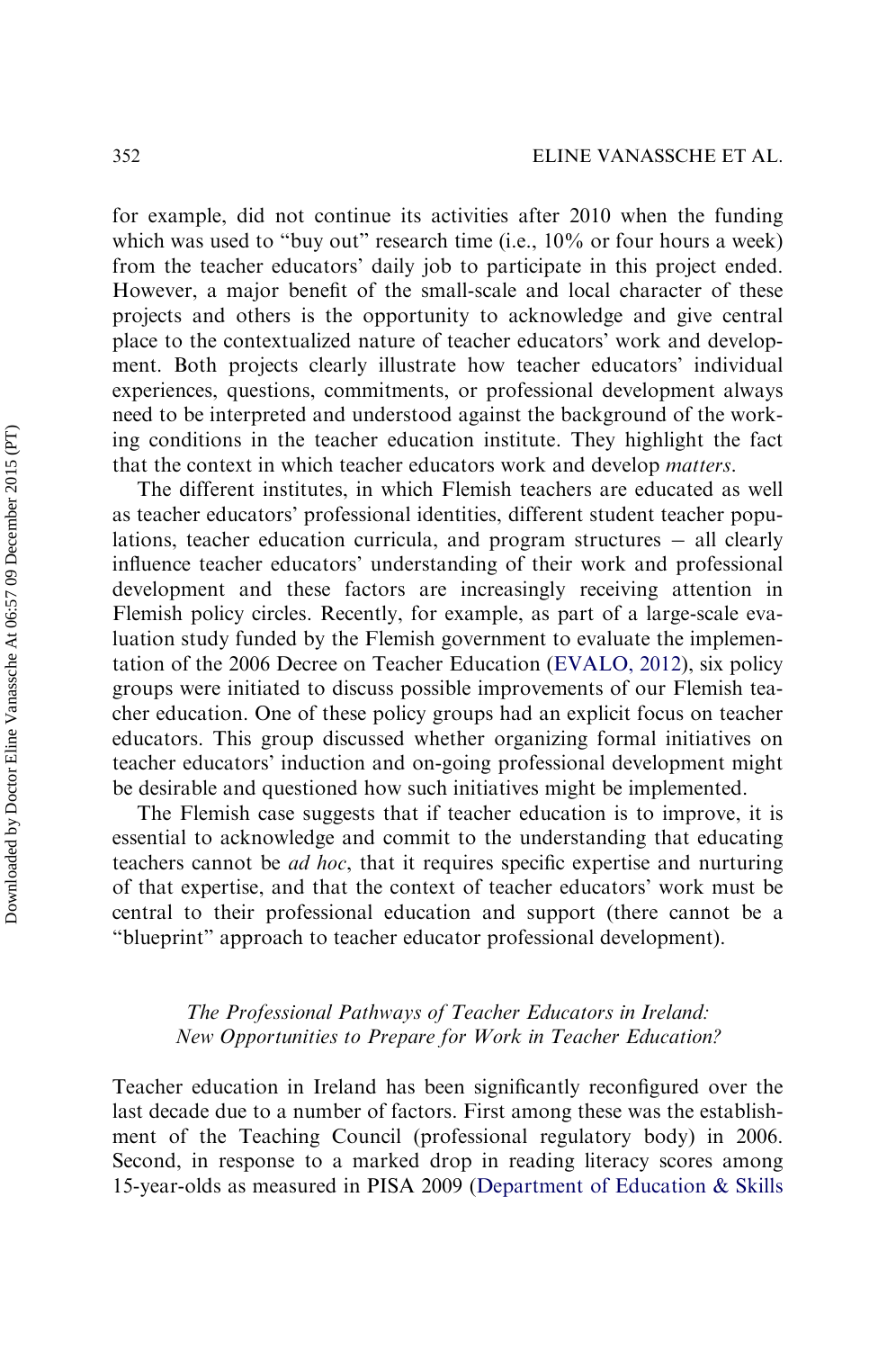[\[DES\], 2011;](#page-21-0) i.e., a drop from 5th in 2000 to 21st in 2009), was the issuing of new guidelines for all teacher education programs (Teaching Council, 2011a, 2011b) and, as [Conway and Murphy \(2013\)](#page-21-0) point out, the re-design since then of all initial teacher education programs. Third, as part of wider rationalization of higher education, was a review and subsequent initiation of radical restructuring of the way in which teacher education is made available in Ireland ([Hyland, 2012](#page-22-0); [Sahlberg, Furlong, & Munn, 2012](#page-23-0)). The key point with regard to teacher education in Ireland is that, while teacher education has become a policy priority in the last decade, the professional preparation of those working in teacher education has not been a policy focus per se, and the multiple professional pathways into the work of teacher education has remained similar to a historic pattern of entry by two different groups: a minority of early starters typically with strong research backgrounds and possibly some experience teaching in schools, and a midcareer entry for the majority with professional practice in schools. However, with the recent and on-going Government initiated restructuring and system rationalization, the goal of which is to reduce the number of teacher education providers from 19 to 6, and to concentrate teacher education in these six sites as centers of excellence, there have been inevitable implications for the status, work, and future professional preparation of those working in teacher education.

As a case in point, as this section of the chapter was being written, a strike was being called for by teacher educators in one small dedicated college for post-primary home economics teachers. The background of this strike call had to do with the way in which the new policies were being interpreted relative to the formation of the six centers of excellence. In keeping with the proposed amalgamation of a teacher education college program with a university into a teacher education center of excellence (as recommended by the Sahlberg Report ([2012\)](#page-23-0) and accepted by the Higher Education Authority), it is proposed that all the teacher educators from the colleges (here, read the home economics college) should be re-titled "university teachers" thereby losing their "university lecturer" title and their academic research status in one fell swoop. However, those already working as teacher educators in the university will retain their status as "university lecturers."

This single case of a call for a strike illustrates a number of tensions in relation to the professional preparation of teacher educators in Ireland, tensions that are especially acute in a context of increased rankings pressures on universities. In the university involved here, there was concern that the university's research score would be lowered by the inclusion of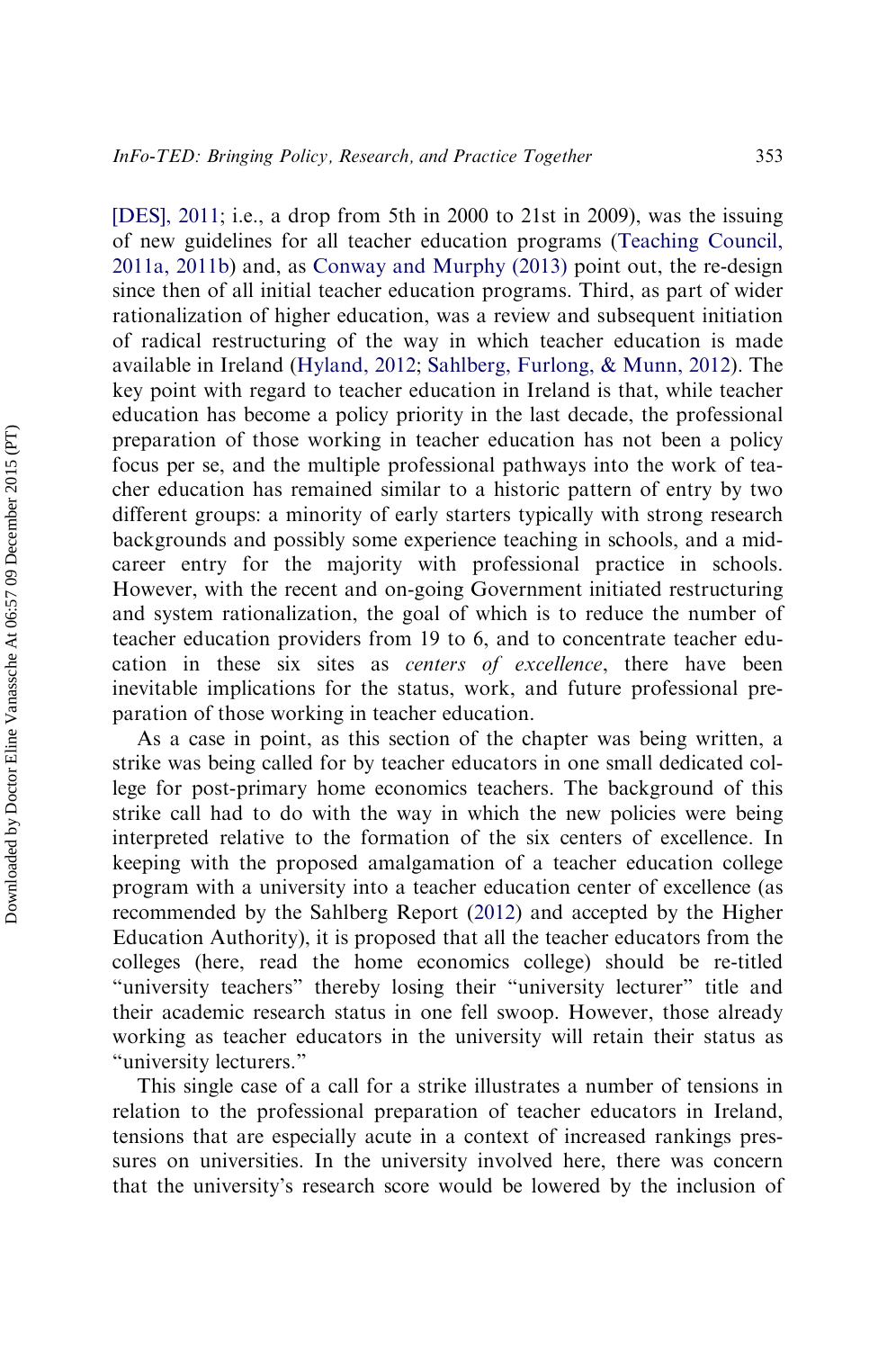the 60 staff members from the home economics college whose considerable professional practice expertise was perceived to be not strong enough to outweigh their lack of research outputs. While a significant number of the teacher educators in the home economics college do have Ph.Ds as well as research publications, the majority of those being transferred have followed the dominant professional pathway in which professional experience as teachers along with a master's degree is the typical entry profile for new full-time teacher educators.

Although the calling of a strike in this case has not been typical of how the current restructuring is unfolding in Ireland, it starkly illustrates the implications of differing entry points and professional preparation pathways for the work of teacher education  $-$  especially when, as recommended by the Sahlberg Report ([2012\)](#page-23-0), teacher education is increasingly seen as optimal in a university setting. It further suggests that despite the current policy focus on the quality of initial teacher education program provision, there has been a relative lack of focus on professional learning for teacher educators as evidenced in the early 2000s review of primary teacher education [\(Kellaghan, 2002](#page-22-0)) as well as in post-primary teacher education ([Byrne,](#page-21-0) [2002\)](#page-21-0). As such, the prioritization of teacher education in the last decade and even more so in the last five years is evident in the significant Teaching Council prioritization of a labor intensive accreditation of all initial teacher education programs in the country since the publication of binding national initial teacher education regulations by the Council in 2011.

In conclusion, there are a number of key points in the case of Ireland. First, like the Flemish case described earlier, entry into teacher education is most likely a mid-career opportunity. Second, given mid-career entry for most teacher educators, there are ensuing implications for the potential opportunities to learn to be a teacher educator. Third, the joint influence of the more complete universitization of teacher education recommended in the recent Sahlberg Report ([2012\)](#page-23-0) along with increased rankings pressure on universities has meant that there is more pressure on teacher education academics as they work in higher educational institutions to acquire a Ph.D. and publish in peer-reviewed research outlets. Fourth, in the absence of particular required qualifications for work in teacher education, most teacher educators look to doctoral study in jurisdictions other than their workplaces (the United Kingdom, the United States typically) and other higher education institutions in Ireland. Fifth, the increasing diversity of the school system ([Heinz, 2008\)](#page-22-0) and attention to the complexity of schooling and how best to re-imagine teacher education ([Waldron &](#page-24-0) [Smith, 2012\)](#page-24-0), with attendant implications for the professional preparation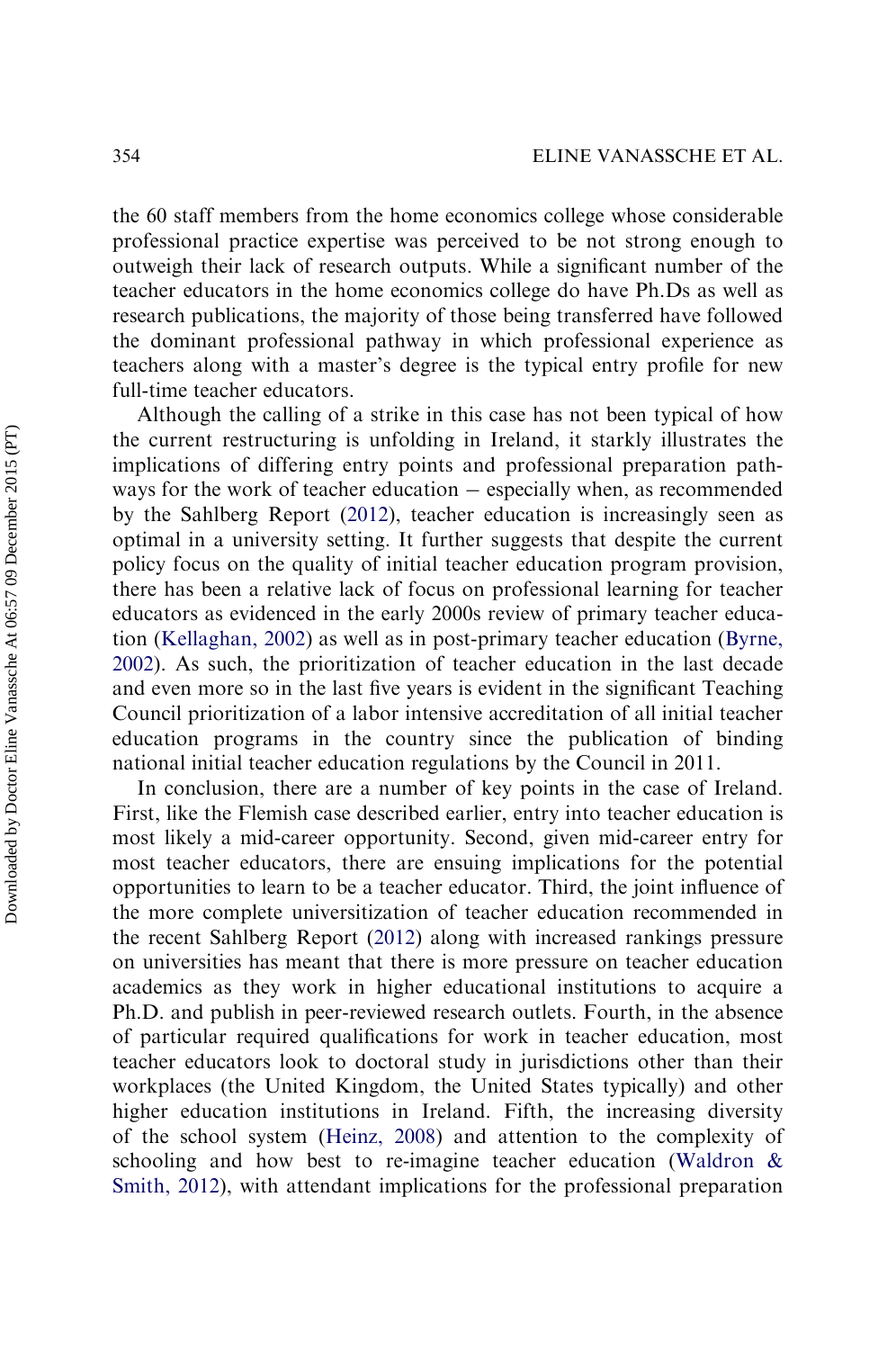of teacher educators, has led to an emphasis on the up-skilling of staff (especially part-time teacher educators who are often retired teachers  $-$  a point noted in the Sahlberg Report) to meet the demands of the current policy focus on inquiry-oriented teacher education program provision. Sixth, this up-skilling has, since early 2000, seen increasing involvement of teacher educators in self-study (i.e., [Farren, 2005](#page-22-0); [MacPhail, 2014\)](#page-23-0), and, since the 1998 Good Friday Peace Agreement, in a vibrant cross-border network of teacher educators (Standing Conference on Teacher Education North and South or SCoTENS) [\(Furlong, Pendry, & Mertova, 2011\)](#page-22-0).

#### NAFOL, A Dream Comes True

NAFOL (Norwegian Research School of Teacher Education) is the story about how a dream of making a change, a dream of moving teacher education in Norway from a seminar level into a research-active, dynamic, academic field, is coming true.

To understand why we Norwegians started to dream, some background information might be useful. Norway has a population of about five million people spread out in a long country with a coastline of 100,915 km. This explains why, per today, the country has 30 teacher education institutions in university colleges and universities. Many of the university colleges are too small to develop a strong research agenda on their own. However, they play an important role with regard to Norway's policy to keep remote districts alive and each region self-sufficient with qualified teachers. Another incentive for our dream was a shocking report published in 2004 by the Norwegian Research Council (NFR, [2004\)](#page-23-0) in which Norwegian educational research was harshly criticized. The authors of the report challenged the higher educational institutions to strengthen efforts around key five areas: (1) research leadership and organization, (2) internationalization, (3) thematic efforts and prioritization, (4) recruitment, and (5) national coordination and cooperation. Furthermore, a White Paper from the parliament, *Will to Research* (White paper 20, 2004–2005), suggested that national graduate schools should be created with the purpose of strengthening quality and increasing the doctoral completion rate in universities offering advanced education. As a follow-up, in 2009, a new White paper, The Teacher, the Role, and the Education (White paper 11, 2008–2009), stated that national doctoral schools were to be established to empower teacher educators' research and development. Within this context, the dream about NAFOL developed. It was presented to the National Council for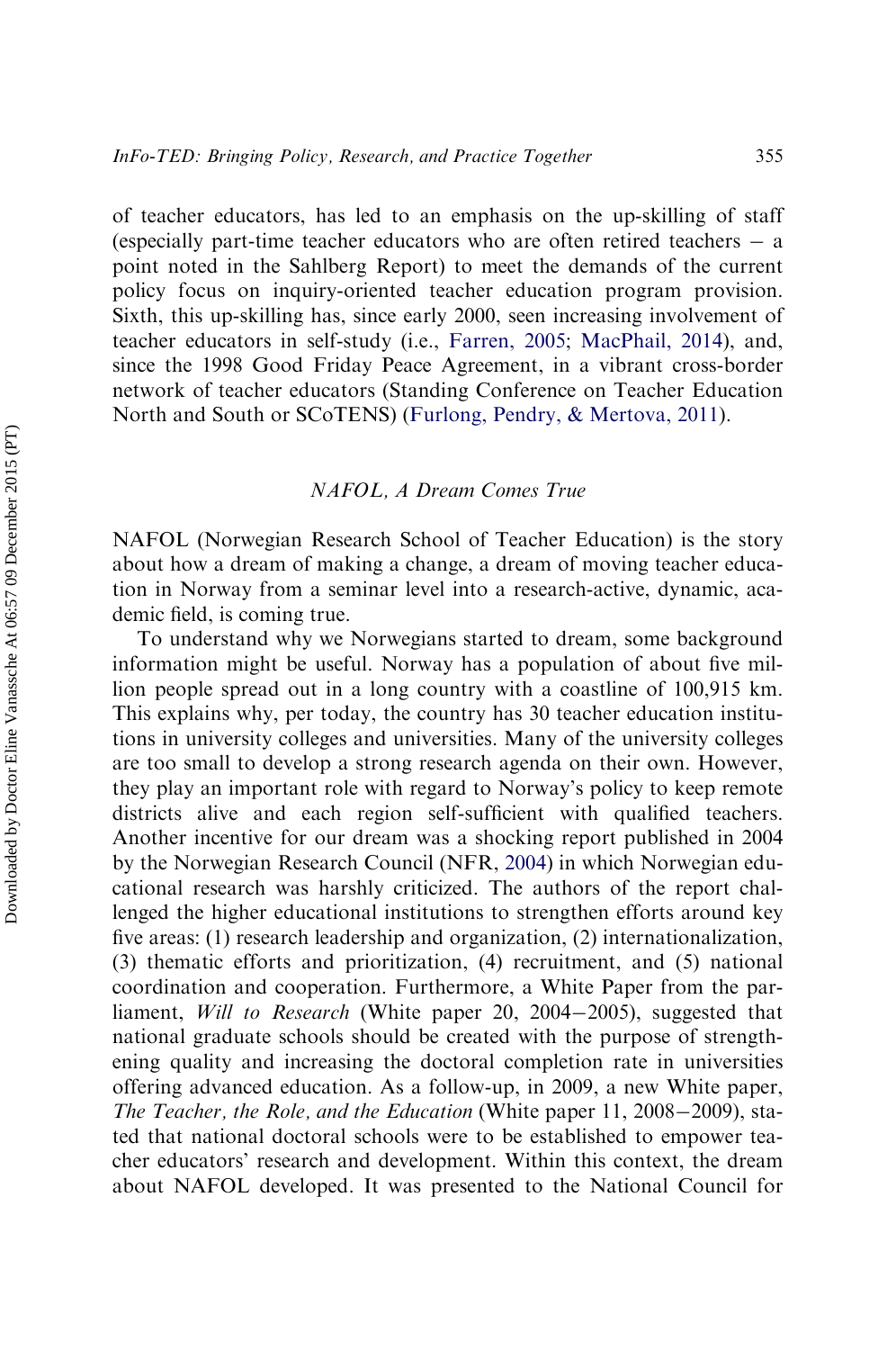Teacher Education which strongly recommended it to the government, and, after a year of planning, NAFOL was launched in 2010 as a national doctoral school for teacher education.

#### What Does NAFOL Offer?

NAFOL is a research school providing additional support to teacher educators engaging in doctoral studies. It is part of Norwegian educational research policy to transform a practice-based teacher education into research-informed teacher education. Nearly all of the country's relevant teacher education institutes have established a network which forms NAFOL, and they provide funding for four years to teacher educators' doctoral studies. Each student has to be accepted into a doctoral program at one of the universities or one of the few university colleges offering doctoral education. When accepted into a regular doctoral program, they can then apply to NAFOL to receive extra support, supervision, and beyond that, belong to a cohort of doctoral students from all over the wide-spread country. The cohort meets four times for two days per year during the four year period NAFOL offers support, which means that NAFOL administrates 16 seminars (four for each cohort currently in the program) every year. Each cohort will have 16 seminars within the four year period dealing with themes such as academic writing, methodology, communicating research, theory of teacher education, and subject didactic research. The theme leaders are prominent national and international teacher educator researchers and theoreticians. However, the heart of the seminars is the feedback sessions where the students present texts from their doctoral work to a small group of peers and a national and international senior researcher for the purposes of getting feedback on work in progress. NAFOL works strongly to pull the doctoral students out of isolation, and to avoid writing a full thesis based on feedback from only one's supervisor(s). Two times during the four years each cohort participates in NAFOL initiated seminars abroad with professors and their doctoral students from a foreign university, to enable students to create international networks, and to discuss the doctoral work with international voices. NAFOL also supports study periods abroad, and two international conferences per year for the students if peer-reviewed presentations are accepted. In addition, NAFOL financially supports Ph.D. courses offered by the network institutions, and pays for NAFOL students' travel, accommodation, and fees to attend these courses. The idea is to encourage all NAFOL's network institutions to stretch beyond initial teacher education. NAFOL acknowledges the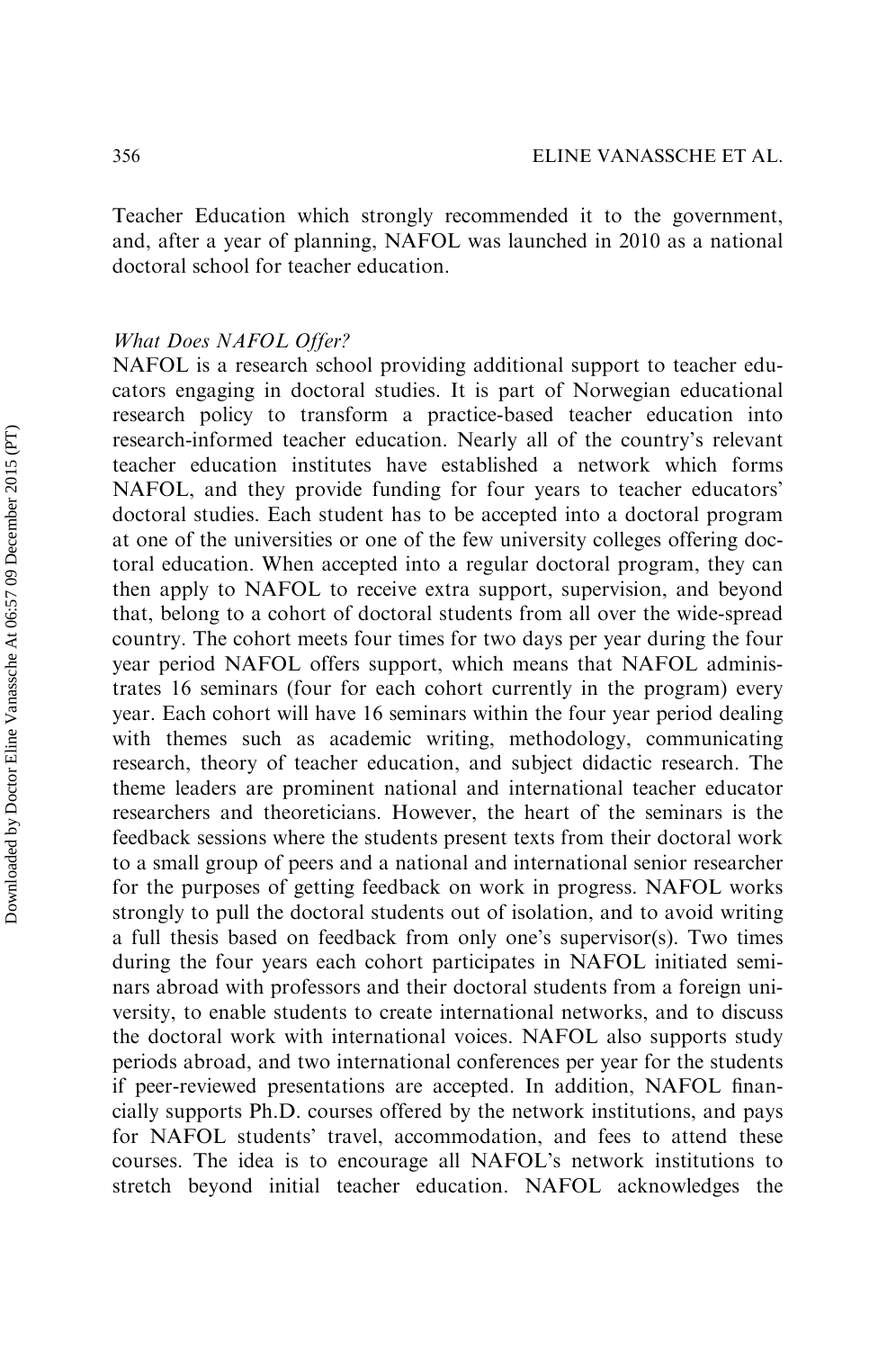importance of quality supervision in doctoral education and therefore organizes two seminars per year for supervisors of the doctoral students.

However, not all teacher educators want to engage in doctoral studies, yet, they are still working within a teacher education system in which an attitude of inquiry and publications are expected. Thus, NAFOL offers three seminars per year for teacher educators who want to develop their practical expertise informed by self-studies, action research projects, and curriculum development. This alternative leads to a broader qualification, called 1st lecturer (førstelektor). These teacher educators can also participate, if they wish, in NAFOL's Ph.D. supported doctoral courses, and during the seminars they are invited to present texts for feedback from peers and professors.

#### Current Status

The original plan approved by the Norwegian Research Council in 2010 granted funding for four cohorts of 20 students (altogether 80 teacher educators) during the four years from 2010 to 2016 (the last cohort would then be accepted in 2013 to graduate by the end of 2016). However, things developed beyond our expectations due to an extremely positive mid-project international evaluation, an increasingly positive reputation around Norway's education system, and a policy shift that will, beginning in 2017, situate all teacher education at the master's level (i.e., research-based master's degree). This requires teacher educators with research competence to supervise master's theses. As a result, NAFOL's project period has been extended and fully funded until the end of 2019, and the number of cohorts yearly has grown to six. Each cohort has about 20 students (some cohorts are bigger). Two cohorts have already graduated. By 2019, we anticipate that NAFOL has supported around 160 teacher educators in the completion of their doctoral degree. That is, we believe, a significant number in a country of 5 million people. We fully anticipate that Norway's remarkable investment in teacher educators and their professional development will lead to a substantial enhancement of Norwegian research in, on, and with teacher education.

#### Innovation and Challenges

In Norway an innovative aspect of NAFOL is the double aim of the research school to scaffold doctoral work and to support practicing teacher educators in developing an identity as researchers. The dialogue between the two levels is strengthened through networks formed by the students as they become integrated in national and international communities of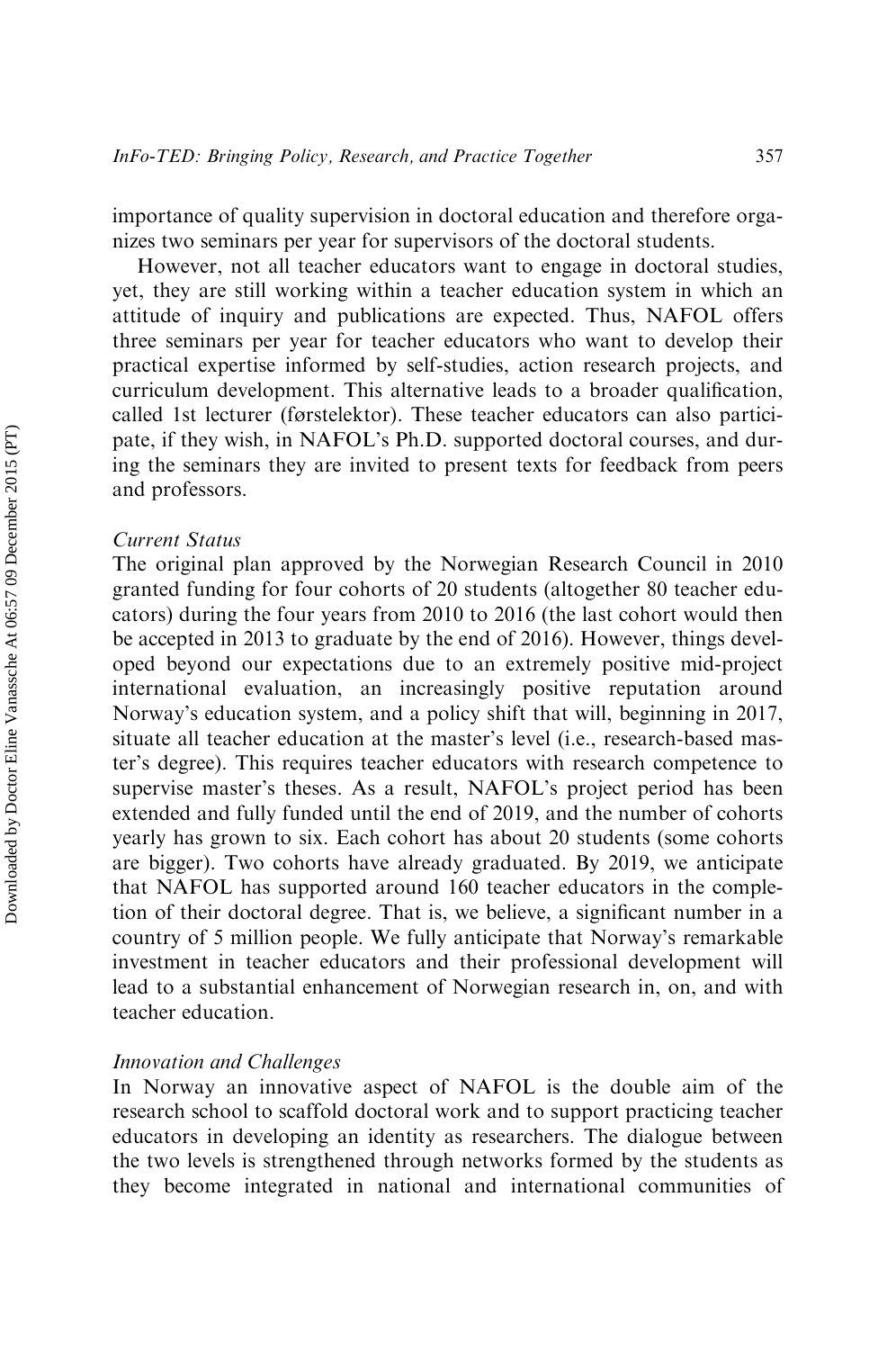researchers. Being systematic, yet dynamic in structure, and sensitive to the needs of the students and the society, NAFOL presents an innovative concept of doctoral studies in which students' voices are integral to shaping the doctoral program.

The impact of the graduate school is under constant evaluation with one of the most important factors being how many students will complete their doctorates (Ph.D. programs). So far, the results from the two graduated cohorts (cohort 2010 and cohort 2011) show that the majority of students have graduated or are in the process of completing their doctoral work. Another outcome indicator is the number of publications by NAFOL students in peer-reviewed national and international journals. Here, too, we see a sign of success as the list is impressive. So is the number of presentations by NAFOL students at international conferences. However, by the end of the day, the main question we need to seek answers to is whether the quality of Norwegian teacher education has improved and whether there will be concomitant improvement in Norwegian education and schools become a better place for students. This question cannot yet be answered by counting numbers of Ph.D.s in teacher education or by lists of publications. So, we in NAFOL still dream about improving education, and NAFOL is, for us, a means on the way to make the dream come true.

## CONCLUSION AND DISCUSSION

This chapter constitutes a report on Info-TED's commitment to create a shared language for teaching about teaching that demonstrates and makes public (i.e., opens up for critical debate) the richness of the professional expertise that it aims to describe. As a network of experienced teacher educator researchers embarking on this commitment, we have taken the stance that the work of educating teachers requires a distinct professional repertoire as well as a distinct understanding of oneself as a teacher educator. We envisioned our role as very much like that of a broker as defined by [Lunenberg et al. \(2014\)](#page-22-0) in their extensive review of teacher educators' professional roles: actively sustaining dialogue across different institutional contexts and across policy, research, and practice, as well as creating a shared vision and approach concerning teacher educator development.

Embedded in this commitment are several issues or concerns that are clearly illustrated in the country cases and which will need to be dealt with on the level of policy, practice, and research. To conclude this chapter, we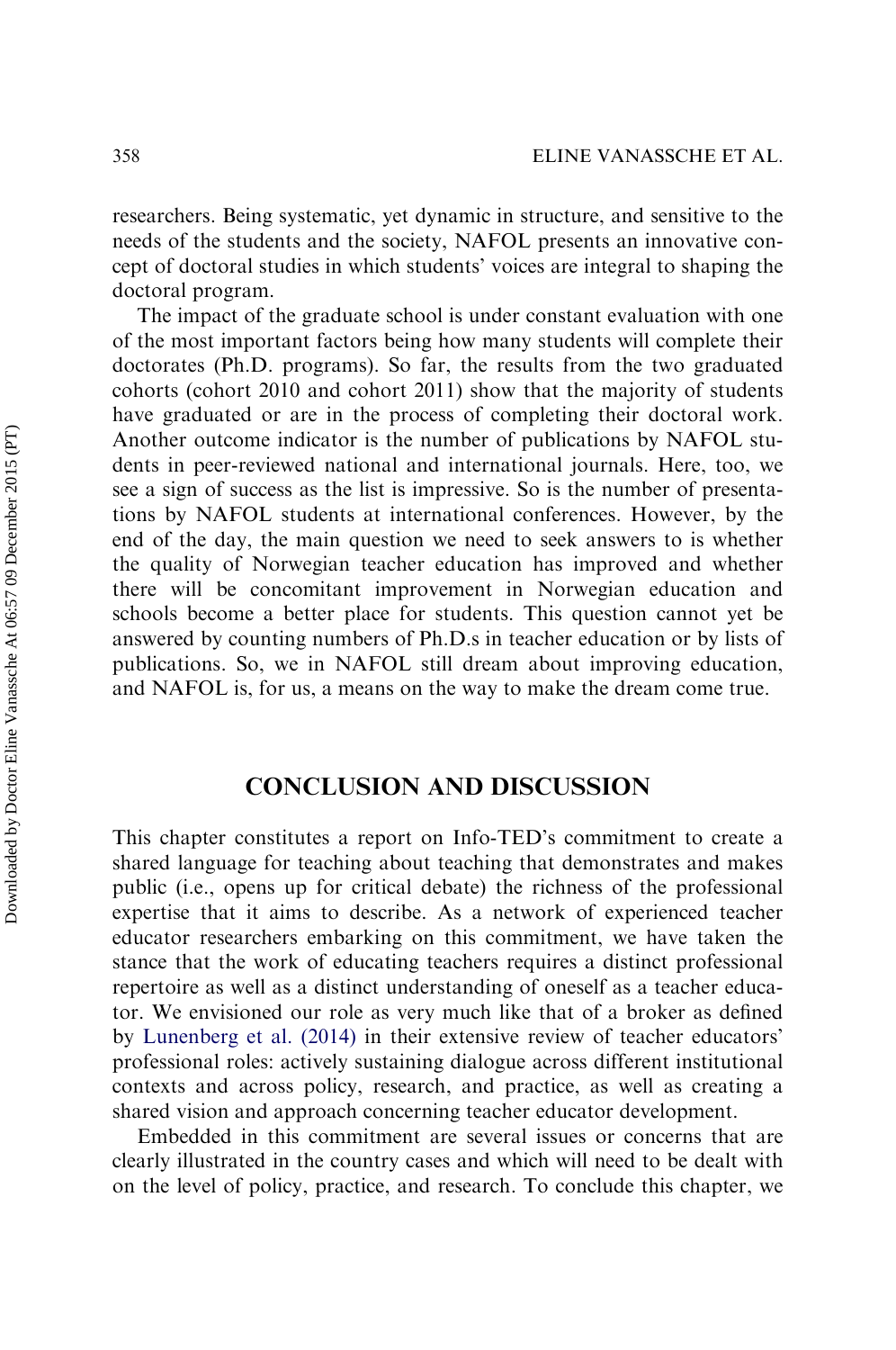have formulated these issues as a series of questions that can be read both as guiding questions for building a research program on teacher educator development and which can serve as "touchstones" for the development of policies regarding teacher educator professional development as well as initiatives and induction programs.

First, how can we conceptualize and meaningfully support processes of professional development that serve to improve action as well as help teacher educators to develop a refined understanding of personal beliefs and their impact on practice? Underpinning our conceptual model is an understanding of teacher education as a "pedagogical" practice in which the central goal is to "educate" a future generation of teachers who have been entrusted to us as teacher educators. Therefore, the work of educating teachers inevitably implies normative choices that, as the Ireland case suggests, potentially involve political consequences. Hence, teacher educator development cannot suffice with the upscaling of instrumental knowledge (i.e., "how to"-questions: how to teach; identifying the most effective approaches); professional learning and development must also address "what"-questions (i.e., selecting curriculum materials), "why"-questions (i.e., defining goals and purposes), and "who"-questions (i.e., expertise and professional responsibility of teacher educators) (Kelchtermans, 2012). This was clearly illustrated in, for example, the Flemish case in which it was found that the professional value for teacher educators actively conducting research on their own practices and in their own institutes hinges on the ways in which this process influences one's personal beliefs and assumptions.

Second, who is to be served by research conducted by teacher educators on teacher education and, following from this, what are the necessary methodological qualities of the research conducted by teacher educators? Looking across the country cases, the answer seems to lie in conceptualizing teacher educator development as a process of inquiry (or teacher educators becoming active scholars as the result of professional development processes). If our interpretation is correct, the cases fit in nicely with the broader research literature (i.e., [Cochran-Smith & Donnell, 2006](#page-21-0)). Yet, as the cases of Flanders and Ireland demonstrate, there are different understandings of research operating in these cases that clearly intersect with differing research paradigms among teacher educators at different levels across institutional contexts. What these cases highlight is a tension between relevance and rigor (see [Vanassche & Kelchtermans, 2015a](#page-24-0)) and associated decisions about data collection and analysis as well as knowledge outcomes: Moving too far to the side of relevance produces research that could open up new understandings for the individual teacher educator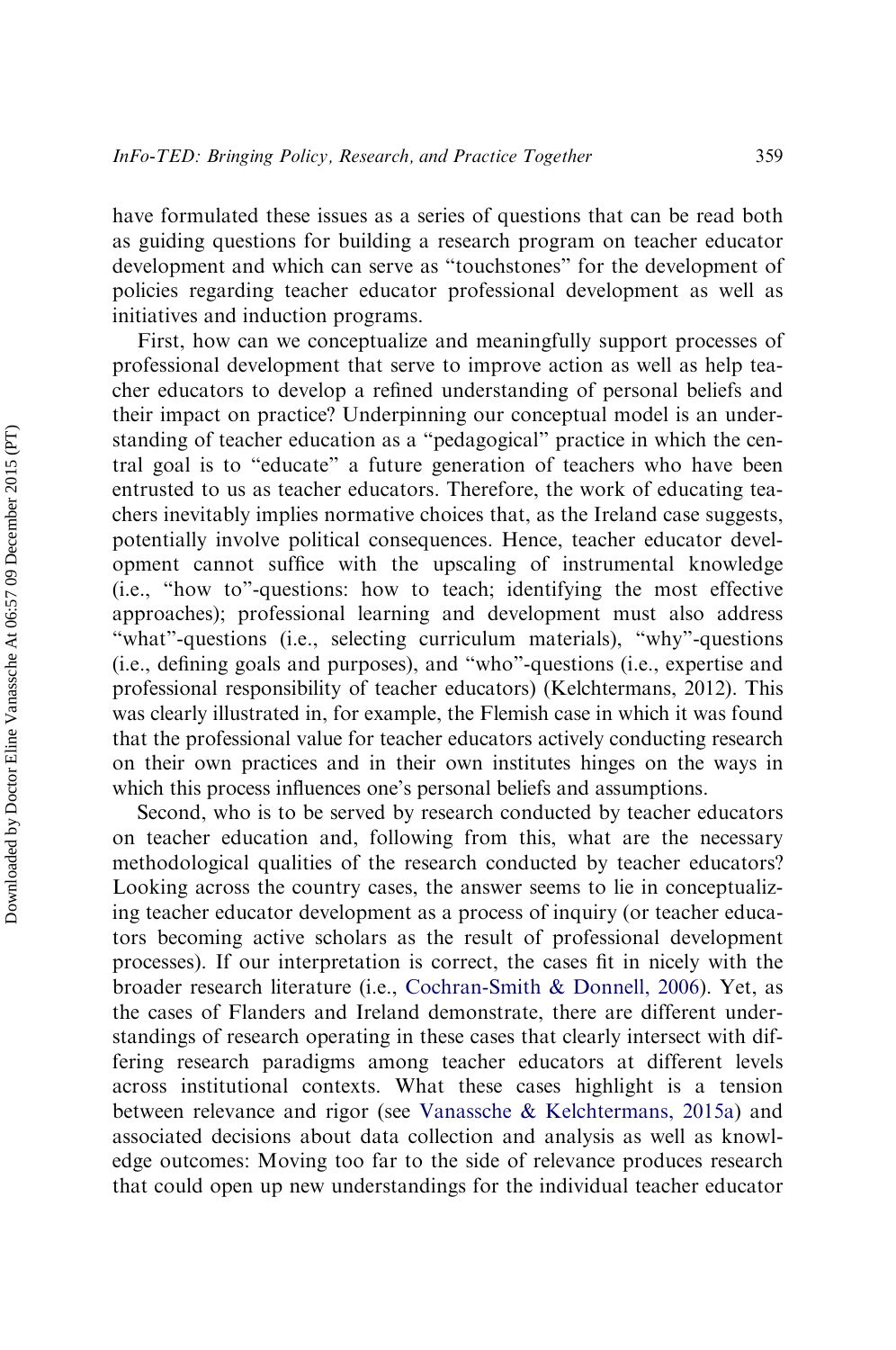in his/her local context, but its value does not reach beyond that context. Moving too far to the side of rigor may result in concessions to methodological issues that steer the teacher educator away from the concern that triggered his/her interest to begin with and eventually leave the teacher educator without any real benefit from his/her efforts. The question then relates to where on the continuum studies deemed most valuable in moving both teacher education practice and research might be placed. Here the case of Norway may be instructive.

Third, how are teacher educators' understandings of their roles as teacher educators, as well as their development, shaped by the contexts in which they enact their expertise? Teacher education across the globe is organized in a wide range of programmatic, curricular, and institutional models. This contextual situatedness inevitably influences teacher educators' understanding of their work and professional selves as well as their (opportunities for) professional development. Adding an additional layer to this already complex situation is the body of research that indicates that the micro communities of practice within these already diverse organizational and institutional settings are central shaping forces in teacher educators' work lives and development (Murray, 2005, 2008). There is clear evidence in the three country cases that the organizational and institutional contexts in which teacher educators enact their practice matters. This understanding is neither new, nor ground-breaking. Yet, it is absolutely vital for teacher educators themselves to become aware of the organizational and institutional working conditions in which they enact their practice (and the affordances and constraints offered by these working conditions) as well as for educational researchers to develop the theoretical-conceptual tools to tap into the mediating role of context in teacher educators' work lives and development. As a consequence, in building a knowledge base for teaching about teaching (including the education of teacher educators) it is necessary to combine theories of professional learning and development which traditionally take the individual (or the team) as the focus of attention  $-$  with "systematic" or institutional frameworks that allow for a more refined conceptualization of the working conditions in teacher education institutes and the ways in which these conditions interact with teacher educators' personal understandings of their work (see [Kelchtermans, 2012\)](#page-22-0). In our plea for a practice-based approach with an emphasis on actual teacher education practices for conceiving of teacher educator professionalism and development, we have tried to operationalize this contextualized character of teacher education in a manner in which teacher educators globally can identify and instantiate.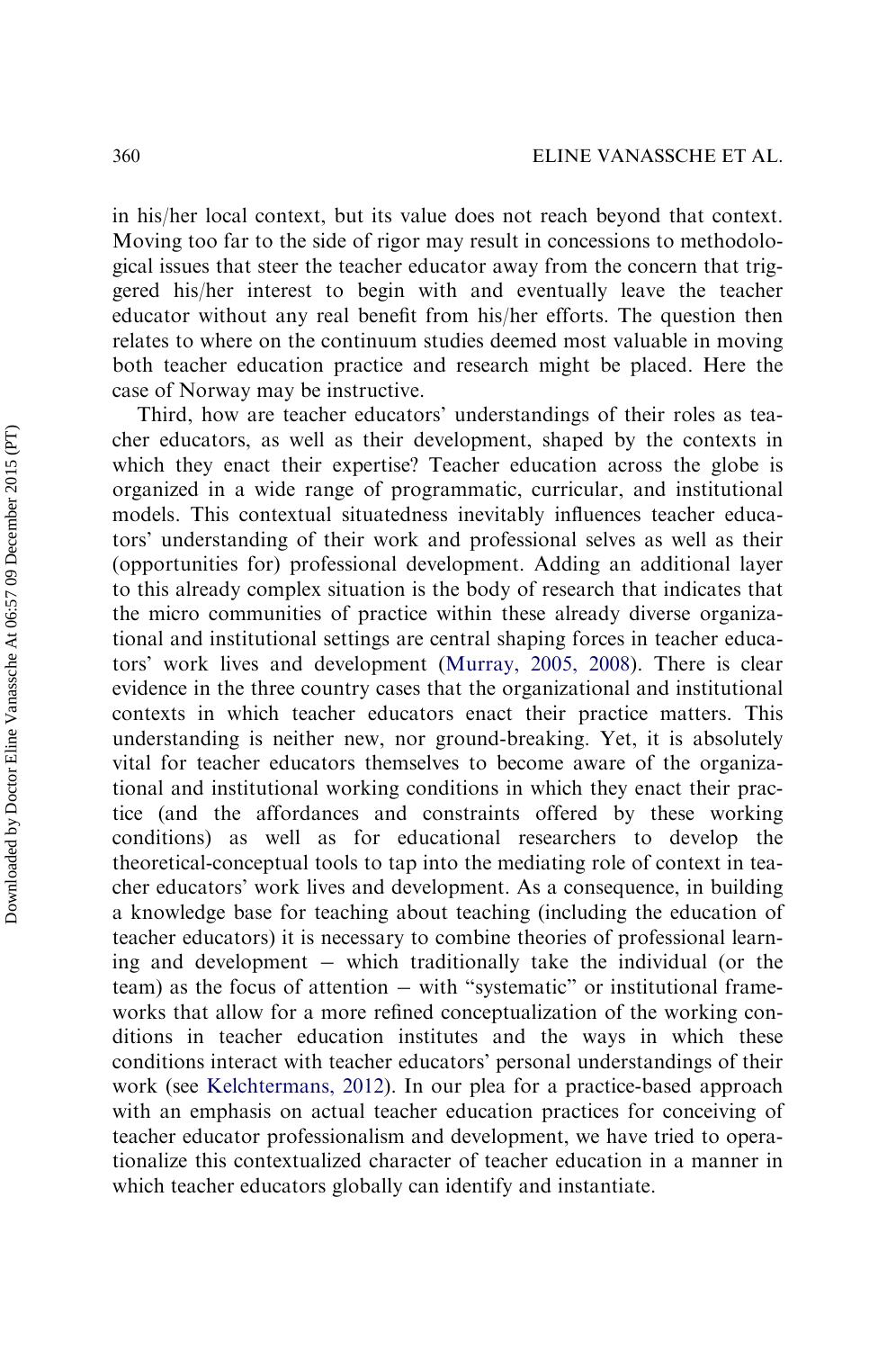#### **NOTES**

<span id="page-21-0"></span>1. See <http://www.mofet.macam.ac.il/eng/about/Pages/default.aspx> for MOFET's mission statement and core practices.

2. This illustrates the fact that having a teaching certificate is legally not required for teaching in Flemish teacher education.

3. The School of Education is a regional consortium of 15 Flemish teacher education programs and provides a structural platform for collaboration between five Colleges of Higher Education, nine Centers for Adult Education, and the KU Leuven.

4. The Expertise network AUGent is a regional consortium of nine Flemish teacher education programs and provides a structural platform for collaboration between three Colleges of Higher Education, five Centers for Adult Education, and Ghent University.

#### **REFERENCES**

- Ball, D. L., & Cohen, D. K. (1999). Developing practice, developing practitioners: Toward a practice-based theory of professional education. In G. Sykes & L. Darling-Hammond (Eds.), Teaching as the learning profession: Handbook of policy and practice (pp.  $3-32$ ). San Francisco, CA: Jossey Bass.
- Ben-Peretz, M., Kleeman, S., Reichenberg, R., & Shimoni, S. (2011). Educators of educators: Their goals, perceptions and practices. In T. Bales, A. Swennen, & K. Jones (Eds.), The professional development of teacher educators (pp. 119–137). Dordrecht: Springer.
- Berry, A. (2007). Tensions in teaching about teaching: Developing practice as a teacher educator. Dordrecht: Springer.
- Byrne, K. (2002). Advisory group on post-primary teacher education. Dublin: Department of Education and Skills.
- Cochran-Smith, M., & Donnell, K. (2006). Practitioner inquiry: Blurring the boundaries of research and practice. In J. Green, G. Camilli, & P. B. Elmore (Eds.), Handbook of  $complementary$  methods in education research (pp. 503-518). Mahwah, NJ: Lawrence Erlbaum.
- Cochran-Smith, M., & Lytle, S. (2009). Inquiry as stance. Practitioner research for the next generation. New York, NY: Teacher College Press.
- Conway, P. F., & Murphy, R. (2013). A rising tide meets a perfect storm: New accountabilities in teaching and teacher education in Ireland. *[Irish Educational Studies](http://www.emeraldinsight.com/action/showLinks?crossref=10.1080%2F03323315.2013.773227)*,  $32(1)$ ,  $11-36$ .
- Davey, R. (2013). The professional identity of teacher educators. Career on the cusp? New York, NY: Routledge.
- Department of Education and Skills. (2011). Literacy and numeracy for learning and life: The national strategy to improve literacy and numeracy among children and young people 20112020. Dublin: Department of Education and Skills. Retrieved from [http://www.](http://www.education.ie/en/Press-Events/Events/Literacy-and-Numeracy/) [education.ie/en/Press-Events/Events/Literacy-and-Numeracy/](http://www.education.ie/en/Press-Events/Events/Literacy-and-Numeracy/). Accessed on July 31, 2012.
- Dinkelman, T., Margolis, J., & Sikkenga, K. (2006). From teacher to teacher educator: Reframing knowledge in practice. Studying Teacher Education: A Journal of Self-Study of Teacher Education Practices, 2(2), 119-136.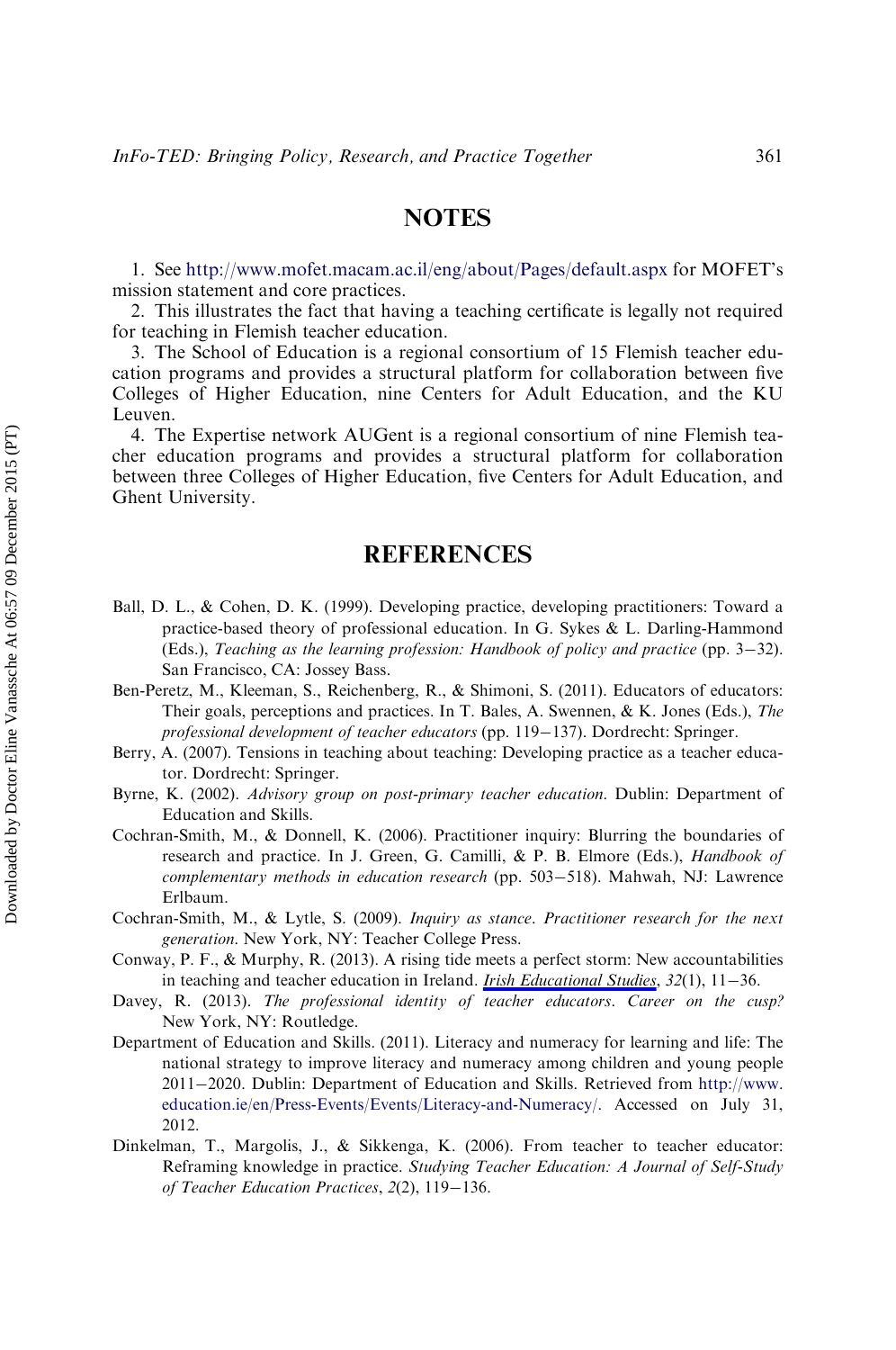- <span id="page-22-0"></span>Ducharme, E. R. (1986). Teacher educators: What do we know? Eric digest 15. Washington, DC: ERIC Clearinghouse on Teacher Education.
- European Commission. (2012). Supporting the teaching professions for better learning outcomes. Commission Staff Working Document 374. Strasbourg: European Commission.
- European Commission. (2013). Supporting teacher educators for better learning outcomes. Brussels: European Commission.
- EVALO. (2012). Als het krijtstof neerdaalt … Een bijdrage aan de beleidsevaluatie van de lerarenopleidingen in Vlaanderen [When the chalk dust settles. A contribution to policy regarding evaluation of teacher education in Flanders] Bestuurlijke samenvatting.
- Farren, M. (2005). How can I create a pedagogy of the unique through a web of betweenness. Unpublished dissertation. University of Bath, Bath, UK.
- Furlong, J., Pendry, A., & Mertova, P. (2011). SCoTENS: An evaluation of the first 8 years. Oxford: Department of Educational Studies.
- Grossman, P. (2005). Research on pedagogical approaches in teacher education. In M. Cochran-Smith & K. Zeichner (Eds.), Studying teacher education (pp. 425–476). Mahwah, NJ: Lawrence Erlbaum.
- Hadar, L., & Brody, D. (2012). The interaction between group process and personal professional trajectories in a professional development community for teacher educators. Journal of Teacher Education,  $62(2)$ ,  $145-161$ .
- Heinz, M. (2008). The composition of applicants and entrants to teacher education programmes in Ireland: Trends and patterns. *[Irish Educational Studies](http://www.emeraldinsight.com/action/showLinks?crossref=10.1080%2F03323310802242153)*, 27, 223-240.
- Hyland, A. (2012). A review of the structure of teacher education provision in Ireland: A paper for the international review team. Dublin: Higher Education Authority. Retrieved from [www.hea.ie/files/AineHylandFinalReport.pdf](http://www.hea.ie/files/AineHylandFinalReport.pdf). Accessed on July 31, 2012.
- Kelchtermans, G. (2012). Dilemmas, theory, pedagogy, and learning in teachers' work lives. Teachers and Teaching: Theory and practice,  $19(1)$ ,  $1-3$ .
- Kelchtermans, G. (2013). Praktijk in plaats van blauwdruk. Over het opleiden van lerarenopleiders [Practice instead of blueprint. Educating teacher educators]. Tijdschrift voor Lerarenopleiders, 34, 89-99.
- Kelchtermans, G., Smith, K., & Vanderlinde, R. (2015). Towards an 'international forum for teacher educator development': An agenda for research and action. Manuscript submitted for peer review.
- Kellaghan, T. (2002). Preparing teachers for the 21st century: Report of the working group on primary preservice teacher education. Dublin: Department of Education and Skills.
- Lanier, J. E., & Little, J. W. (1986). Research on teacher education. In M. C. Wittrock (Ed.), Handbook of research on teaching (3rd ed., pp. 527-569). New York, NY: MacMillan Publishing.
- Loughran, J. J. (2007). Developing a pedagogy of teacher education. Understanding teaching and learning about teaching. New York, NY: Routledge.
- Loughran, J. J. (2014). Professionally developing as a teacher educator. *[Journal of Teacher](http://www.emeraldinsight.com/action/showLinks?crossref=10.1177%2F0022487114533386)* [Education](http://www.emeraldinsight.com/action/showLinks?crossref=10.1177%2F0022487114533386),  $65$ ,  $1-13$ .
- Loughran, J. J., Hamilton, M. L., LaBoskey, V. K., & Russell, T. L. (Eds.). (2004). [International handbook of self-study of teaching and teacher education practices](http://www.emeraldinsight.com/action/showLinks?crossref=10.1007%2F978-1-4020-6545-3). Dordrecht: Kluwer Academic Publishers.
- Lunenberg, M., Dengerink, J., & Korthagen, F. (2014). *[The professional teacher educator:](http://www.emeraldinsight.com/action/showLinks?crossref=10.1007%2F978-94-6209-518-2)* [Professional roles, behavior and development of teacher educators](http://www.emeraldinsight.com/action/showLinks?crossref=10.1007%2F978-94-6209-518-2). Boston, MA: Sense Publishers.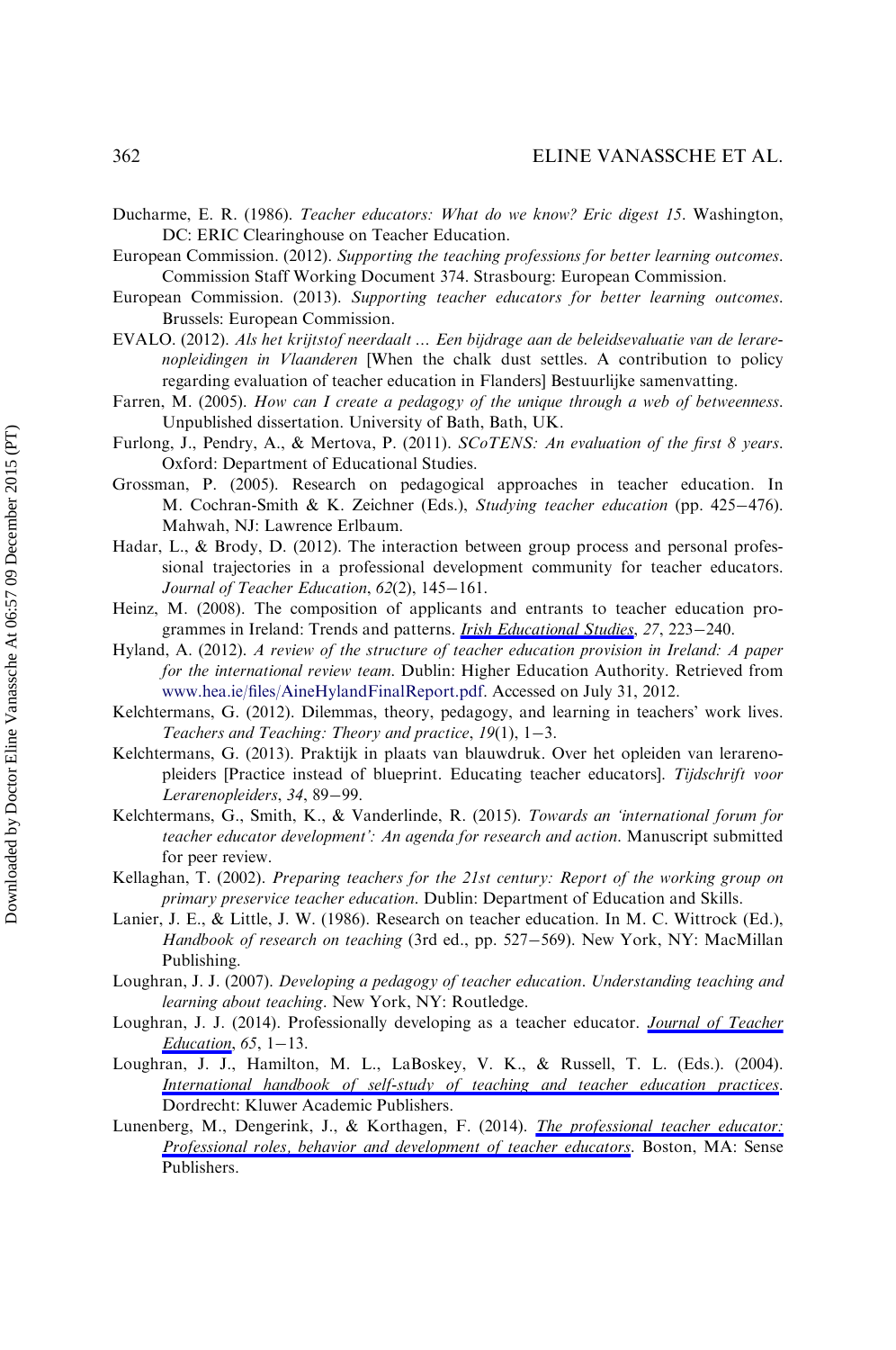- <span id="page-23-0"></span>MacPhail, A. (2014). Becoming a teacher educator: Legitimate participation and the reflexivity of being situated. In [A. Owens & T.](http://www.emeraldinsight.com/action/showLinks?crossref=10.1007%2F978-3-319-05663-0_4) Fletcher (Eds.), Self-study in physical education tea $cher education$  (pp. 47–62). Dordrecht: Springer.
- Murray, J. (2005). Re-addressing the priorities: New teacher educators and induction into higher education. [European Journal of Teacher Education](http://www.emeraldinsight.com/action/showLinks?crossref=10.1080%2F02619760500040108), 28(2), 67-85.
- Murray, J. (2008). Towards the re-articulation of the work of teacher educators in higher education institutions in England. *[European Journal of Teacher Education](http://www.emeraldinsight.com/action/showLinks?crossref=10.1080%2F02619760701845073)*,  $31$ ,  $17-34$ .
- Murray, J., & Male, T. (2005). Becoming a teacher educator: Evidence from the field. [Teaching and Teacher Education](http://www.emeraldinsight.com/action/showLinks?crossref=10.1016%2Fj.tate.2004.12.006), 21, 125-142.
- Norwegian Research Council. (2004). Norwegian pedagogical research. An evaluation of research from selected universities and university colleges. Oslo: Norwegian Research Council. Retrieved from [http://www.forskningsradet.no/servlet/Satellite?blobcol](http://www.forskningsradet.no/servlet/Satellite?blobcol=urldata&blobheader=application%2Fpdf&blobheadername1=Content-Disposition%3A&blobheadervalue1=+attachment%3B+filename%3DSak3-08Norskpedagogiskforskning.pdf&blobkey=id&blobtable=MungoBlobs&blobwhere=1274460393986&ssbinary=true)=urldata&blobheader=[application%2Fpdf&blobheadername1](http://www.forskningsradet.no/servlet/Satellite?blobcol=urldata&blobheader=application%2Fpdf&blobheadername1=Content-Disposition%3A&blobheadervalue1=+attachment%3B+filename%3DSak3-08Norskpedagogiskforskning.pdf&blobkey=id&blobtable=MungoBlobs&blobwhere=1274460393986&ssbinary=true)=Content-Disposition%3A& blobheadervalue1=+attachment%3B+[filename%3DSak3-08Norskpedagogiskforskning](http://www.forskningsradet.no/servlet/Satellite?blobcol=urldata&blobheader=application%2Fpdf&blobheadername1=Content-Disposition%3A&blobheadervalue1=+attachment%3B+filename%3DSak3-08Norskpedagogiskforskning.pdf&blobkey=id&blobtable=MungoBlobs&blobwhere=1274460393986&ssbinary=true) .pdf&blobkey=id&blobtable=MungoBlobs&blobwhere=[1274460393986&ssbinary](http://www.forskningsradet.no/servlet/Satellite?blobcol=urldata&blobheader=application%2Fpdf&blobheadername1=Content-Disposition%3A&blobheadervalue1=+attachment%3B+filename%3DSak3-08Norskpedagogiskforskning.pdf&blobkey=id&blobtable=MungoBlobs&blobwhere=1274460393986&ssbinary=true)=true Accessed on August 6, 2011.
- Russell, T. L. (1997). Teaching teachers: How I teach is the message. In J. J. Loughran & T. L. Russell (Eds.), Teaching about teaching: Purpose, passion and pedagogy in teacher educa $tion$  (pp. 32-47). London: Falmer.
- Rust, F. O. C. (2009). Teacher research and the problem of practice. Teachers College Record,  $111(8)$ , 1882-1893.
- Sahlberg, P., Furlong, J., & Munn, P. (2012). Report of the international review panel on the structure of initial teacher education provision in Ireland: Review conducted on behalf of the department of education and skills. Dublin: Higher Education Authority of Ireland.
- Shulman, L. S. (1986). Those who understand: Knowledge growth in teaching. *[Educational](http://www.emeraldinsight.com/action/showLinks?crossref=10.3102%2F0013189X015002004)* [Researcher](http://www.emeraldinsight.com/action/showLinks?crossref=10.3102%2F0013189X015002004),  $15, 4-14$ .
- Shulman, L. S. (1987). Knowledge and teaching: Foundations of the new reform. *[Harvard](http://www.emeraldinsight.com/action/showLinks?crossref=10.17763%2Fhaer.57.1.j463w79r56455411)* [Educational Review](http://www.emeraldinsight.com/action/showLinks?crossref=10.17763%2Fhaer.57.1.j463w79r56455411), 57, 1-21.
- Smith, K. (2011). The multi-faceted teacher educator  $A$  Norwegian perspective. *Journal of* Education for Teaching,  $37(3)$ ,  $337-349$ .
- Swennen, A., Jones, K., & Volman, M. (2010). Teacher educators: Their identities, subidentities and implications for professional development. *[Professional Development in](http://www.emeraldinsight.com/action/showLinks?crossref=10.1080%2F19415250903457166)* [Education](http://www.emeraldinsight.com/action/showLinks?crossref=10.1080%2F19415250903457166),  $36(1-2)$ ,  $245-262$ .
- Tack, H., & Vanderlinde, R. (2014). Teacher educators' professional development: Towards a typology of teacher educators' researcherly disposition. [British Journal of Educational](http://www.emeraldinsight.com/action/showLinks?crossref=10.1080%2F00071005.2014.957639) [Studies](http://www.emeraldinsight.com/action/showLinks?crossref=10.1080%2F00071005.2014.957639), 62(3), 297-315.
- Teaching Council. (2011a). Initial teacher education: Criteria and guidelines for programme providers. Retrieved from [http://www.teachingcouncil.ie/\\_fileupload/Teacher%](http://www.teachingcouncil.ie/_fileupload/Teacher%20Education/Final%20Criteria%20and%20Guidelines%20for%20Existing%20Progs%20Aug2011.pdf) [20Education/Final%20Criteria%20and%20Guidelines%20for%20Existing%20Progs](http://www.teachingcouncil.ie/_fileupload/Teacher%20Education/Final%20Criteria%20and%20Guidelines%20for%20Existing%20Progs%20Aug2011.pdf) [%20Aug2011.pdf](http://www.teachingcouncil.ie/_fileupload/Teacher%20Education/Final%20Criteria%20and%20Guidelines%20for%20Existing%20Progs%20Aug2011.pdf). Accessed on August 11.
- Teaching Council. (2011b). Initial teacher education: Strategy for the review and professional accreditation of existing programmes. Retrieved from [http://www.teachingcouncil.ie/](http://www.teachingcouncil.ie/initial-teacher-education-ite/review-and-professional-accreditation-of-existing-programmes-of-ite.460.html) [initial-teacher-education-ite/review-and-professional-accreditation-of-existing-programmes](http://www.teachingcouncil.ie/initial-teacher-education-ite/review-and-professional-accreditation-of-existing-programmes-of-ite.460.html)[of-ite.460.html.](http://www.teachingcouncil.ie/initial-teacher-education-ite/review-and-professional-accreditation-of-existing-programmes-of-ite.460.html) Accessed on November 6.
- Vanassche, E. (2014). (Re)Constructing teacher educators' professionalism: Biography, workplace and pedagogy. University of Leuven, Leuven, Belgium.